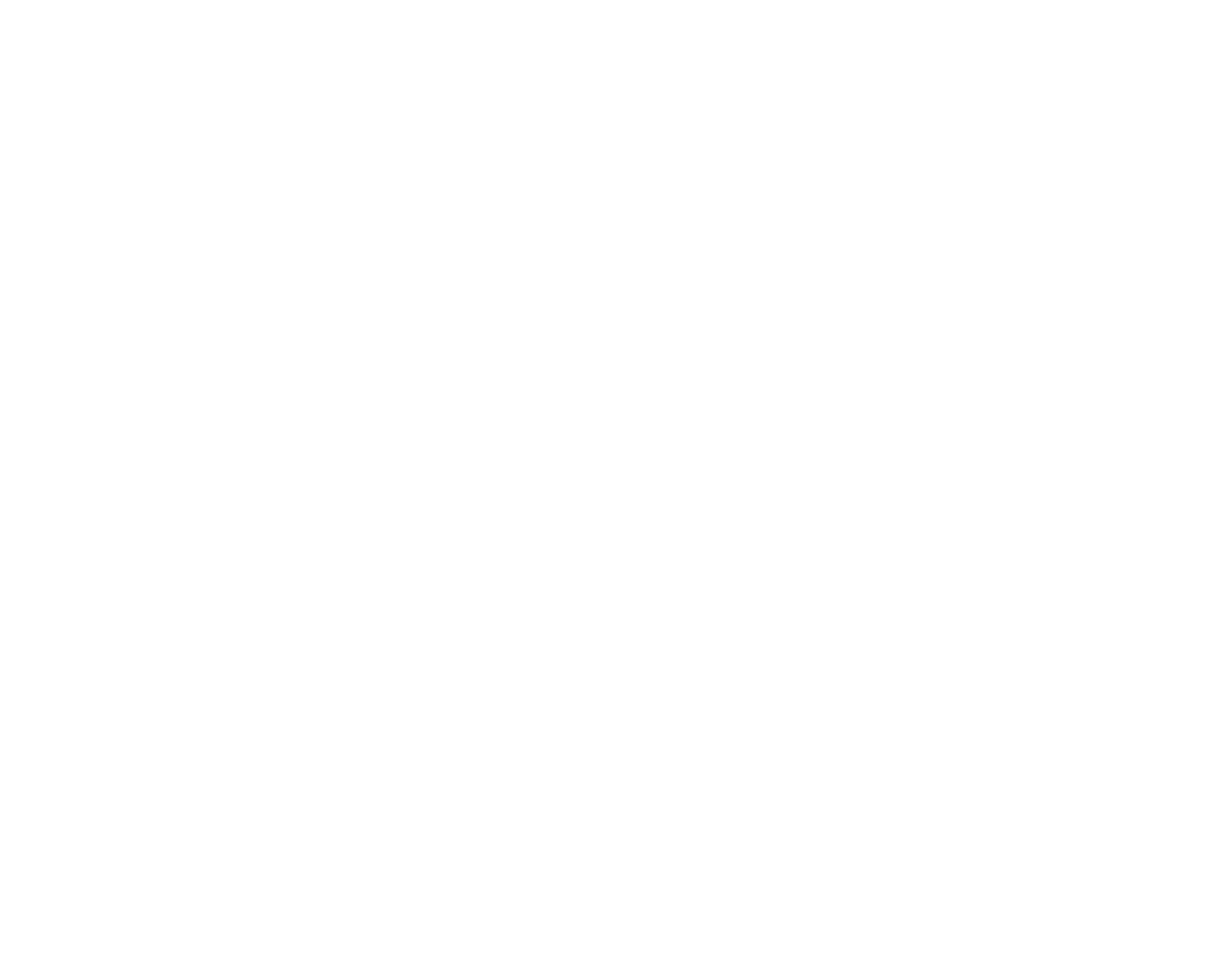## **Table of Contents**

### Section I: Executive Summary **Page 5** and the section I: Executive Summary Percent of Your Students Ready for College-Level Coursework Five Year Trends—Percent of Students Who Met College Readiness Benchmarks Five Year Trends—Average ACT Scores Five Year Trends—Average ACT Scores by Level of Preparation Five Year Trends—Percent and Average Composite Score by Race/Ethnicity Percent of Students in College Readiness Standards Score Ranges Average ACT College Reportable Scores by Test Session Duration Percent of Students Who Met College Readiness Benchmark Scores by Test Session Duration Section II: Academic Achievement **Page 11** Page 11 ACT Score Distributions, Cumulative Percentages, Averages, and Quartile Values Average ACT Composite Scores for Race/Ethnicity by Level of Preparation Average ACT Scores by Race/Ethnicity Percent of Students in College Readiness Standards Score Ranges Average ACT Scores by Gender Percent of Students Who Met College Readiness Benchmark Scores by Gender College Readiness Benchmark Percent and Average ACT Scores by Overall High School Curriculum College Readiness Benchmark Percent and Average ACT Scores by Content-Specific Curriculum Section III: College Readiness & Impact of Course Rigor Page 17 Percent of Students Who Met ACT College Readiness Benchmark Scores by Race/Ethnicity Average ACT Scores and Average ACT Score Changes by Common Course Patterns College Readiness Percents by Common Course Patterns Section IV: Career and Educational Aspirations **Page 25** Page 25 Distribution of Planned Educational Majors for All Students by College Plans Average ACT Composite Scores for Racial/Ethnic Groups by Post-Secondary Educational Aspirations Students' Score Report Preferences at Time of Testing Section V: Optional Writing Test Results **Page 29** Page 29 Average ACT English and Writing Scores by Race/Ethnicity and Gender for students who took ACT Writing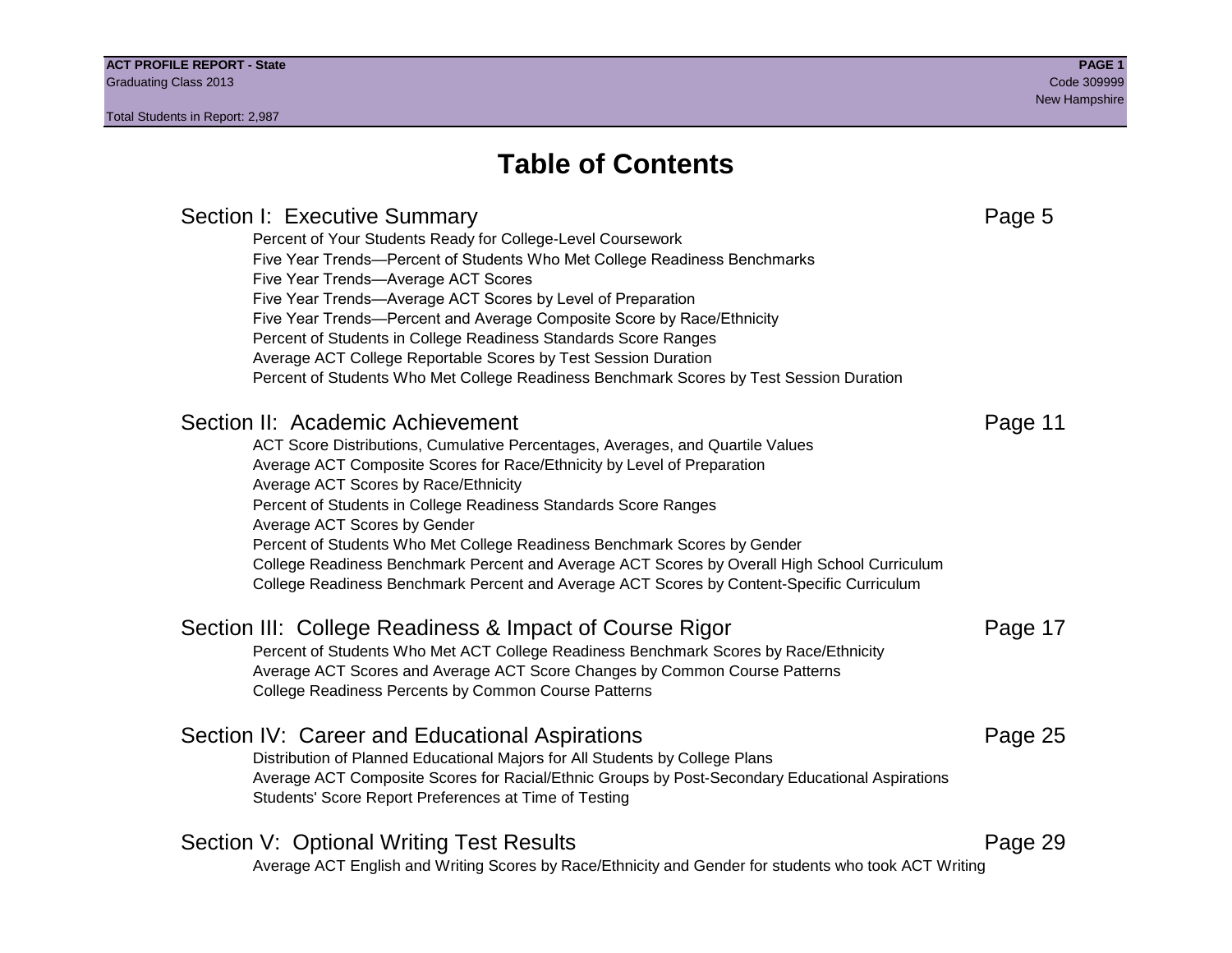Total Students in Report: 2,987

This report provides information about the performance of your 2013 graduating seniors who took the ACT as sophomores, juniors, or seniors; and self-reported at the time of testing that they were scheduled to graduate in 2013. Beginning with the Graduating Class of 2013, all students whose scores are college reportable, both standard and extended time tests, are now included in the report.

This report focuses on:

**Performance** - student test performance in the context of college readiness

**Access** - number of your graduates exposed to college entrance testing and the percent of race/ethnicity participation

**Course Selection** - percent of students pursuing a core curriculum

**Course Rigor** - impact of rigorous coursework on achievement

**College Readiness** - percent of students meeting ACT College Readiness Benchmark Scores in each content area

**Awareness** - extent to which student aspirations match performance

**Articulation** - colleges and universities to which your students send test results

Each year, test data for a school, district, and the state represents a different cohort of students. ACT encourages educators to focus on trends (3, 5, 10 years), not year-to-year changes. Such changes can represent normal – even expected – fluctuations. On the other hand, trend lines offer more insight into what is happening in a school, district, or the state.

Furthermore, ACT encourages educators to measure student performance in the context of college readiness measures. The focus should be on the number and percentage of students who met or exceeded ACT's College Readiness Benchmark Scores, a measure that is much more meaningful and understandable than an average composite score for a group of students.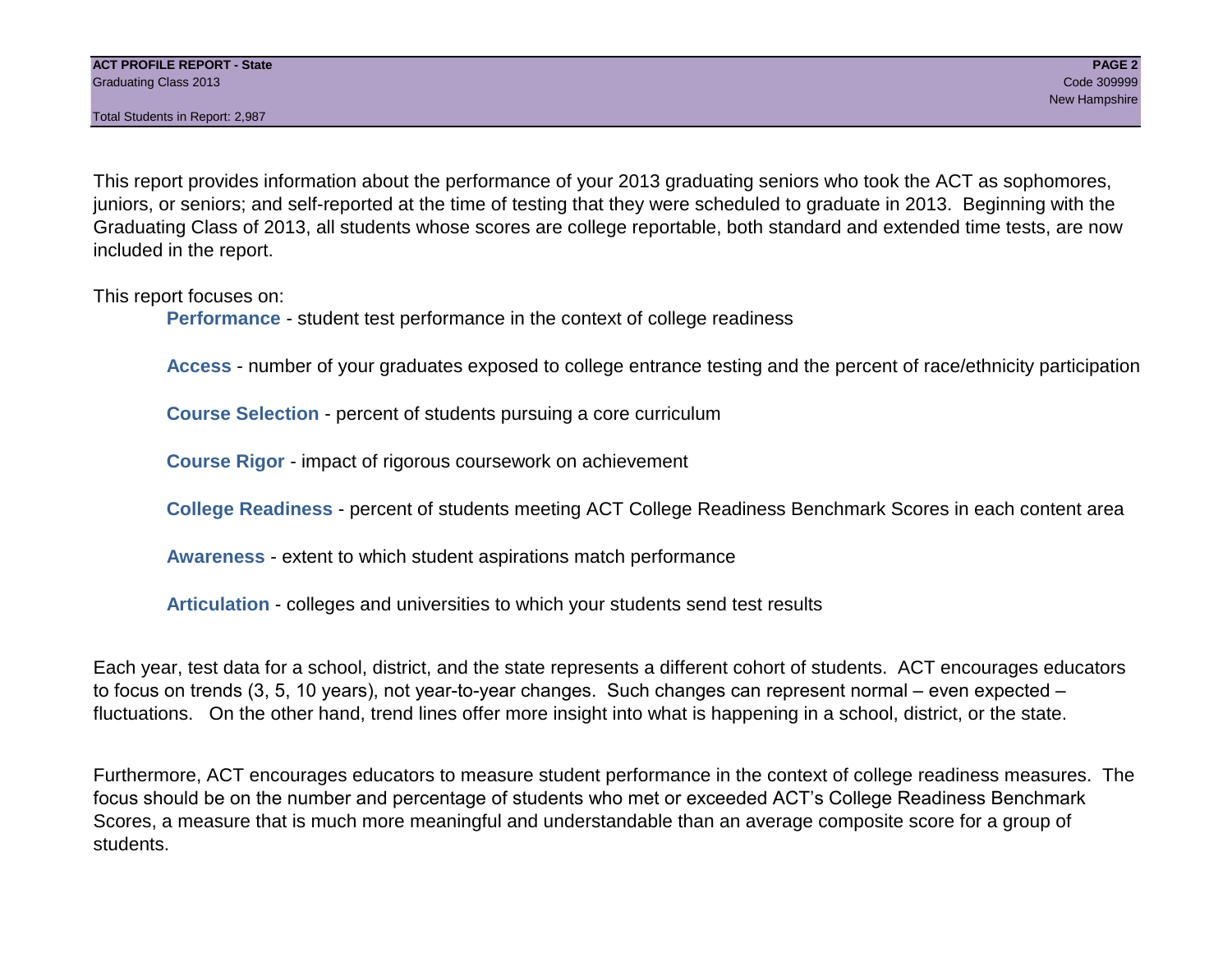Total Students in Report: 2,987

### **The ACT is a curriculum-based measure of college readiness. ACT components include:**

Tests of academic achievement in English, math, reading, science, and writing (optional) High school grade and course information Student Profile Section Career Interest Inventory

### **The ACT:**

Every few years, ACT conducts the **ACT National Curriculum Survey** to ensure its curriculum-based assessment tools accurately measure the skills high school teachers teach and instructors of entry-level college courses expect. The ACT is the only college readiness test designed to reflect the results of such a survey.

ACT's **College Readiness Standards** are sets of statements intended to help students, parents and educators understand the meaning of test scores. The standards relate test scores to the types of skills needed for success in high school and beyond. They serve as a direct link between what students have learned and what they are ready to do next. The ACT is the only college readiness test for which scores can be tied directly to standards. *Connecting College Readiness Standards to the Classroom* interpretive guides can be found at www.act.org/standard/infoserv.html.

Only the ACT reports **College Readiness Benchmark Scores** – A benchmark score is the minimum score needed on an ACT subject-area test to indicate a 50% chance of obtaining a B or higher or about a 75% chance of obtaining a C or higher in the corresponding credit-bearing college courses, which include English Composition, Algebra, Social Science and Biology. These scores were empirically derived based on the actual performance of students in college. The College Readiness Benchmark Scores, updated for 2013, are:

| College Course/Course Area | <b>ACT Test</b> | <b>Benchmark Score</b> |
|----------------------------|-----------------|------------------------|
| <b>English Composition</b> | English         | 18                     |
| Algebra                    | Mathematics     | 22                     |
| <b>Social Sciences</b>     | Reading         | 22                     |
| Biology                    | Science         | 23                     |

For more information, go to www.act.org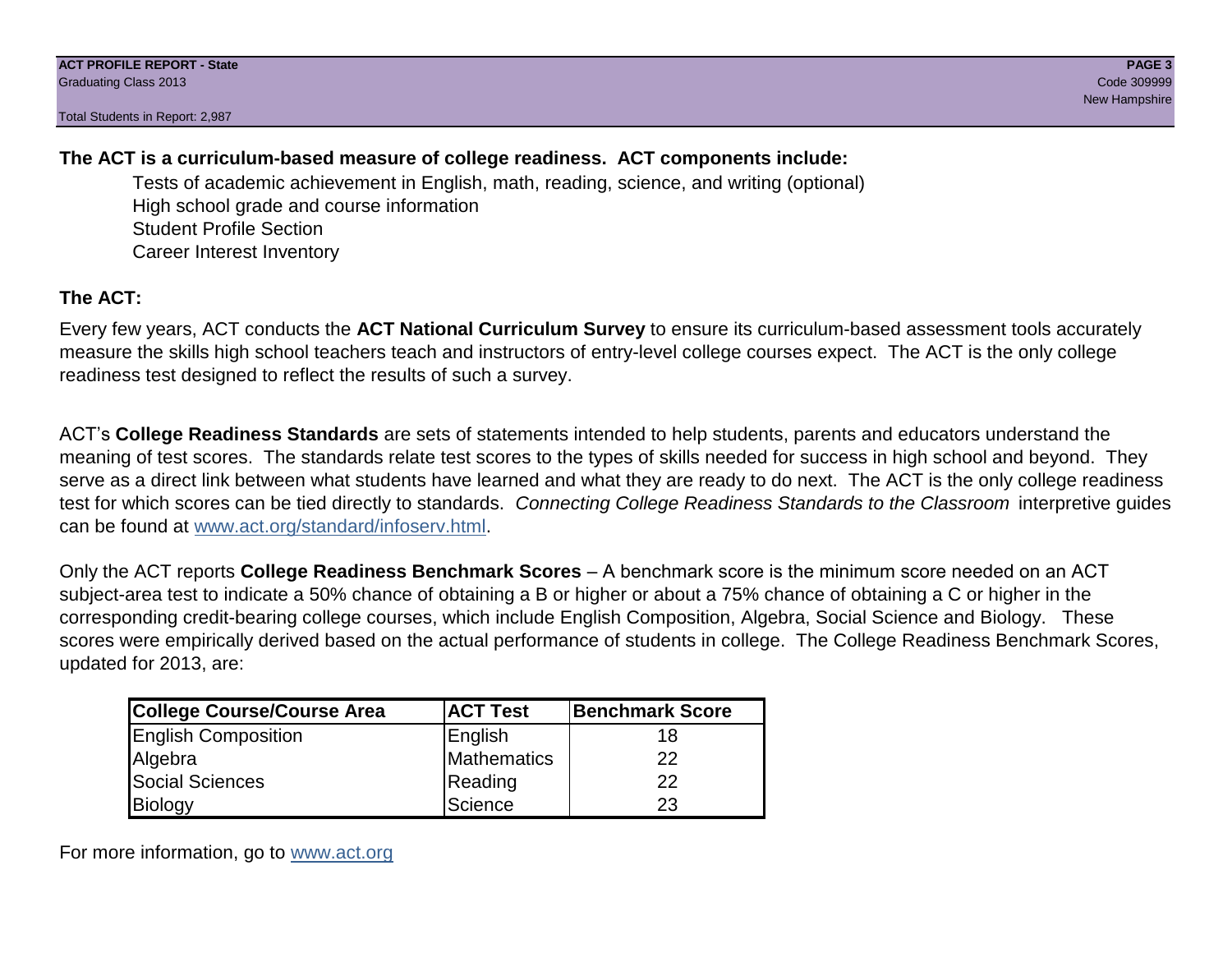#### **How to Improve Scores and Increase College Readiness**

43% of your students met all four ACT College Readiness Benchmark Scores (Table 1.1). To improve students' scores and increase the percentage of students identified as college ready, ACT suggests:

PROVIDING ACCESS FOR ALL STUDENTS TO TAKE THE ACT: 2,987 of your students are included in this report (the 'cohort'). Increasing access insures that more students have the opportunity to consider college and allows the reader to use this report to evaluate how well courses and instructional programs are preparing students for college and work.

MAKING CORE CURRICULUM A PRIORITY: Emphasize the need for all students to develop college and work ready skills, regardless of postsecondary aspirations. 78% of the students in the cohort reported taking courses that would be considered 'Core or More' (Table 1.4).

MAKING SURE STUDENTS ARE TAKING THE RIGHT KINDS OF COURSES: Table 3.2 reports 1% of the cohort took less than three years of math courses. Of these students, 19% were college ready. 6% of the cohort reported taking a course sequence of Algebra I, Algebra II, and Geometry. 14% of these students were college ready. In comparison, 72% of the students who took 3 or more years of math beyond Algebra I, Algebra II, and Geometry were college ready. Getting more students ready for Algebra prior to 9th grade will increase the chances that students will be prepared for and take advanced-level math courses.

Similarly, Table 3.2 reports 4% of the cohort took less than three years of natural science courses. 19% of these students were college ready. In comparison, 57% of students who took at least three years of science coursework were college ready.

EVALUATING RIGOR OF COURSES: Table 2.6 reports the percentage of students falling in each of the ACT College Readiness Standards score ranges. For example, approximately 25% of the cohort fall into the lowest three Mathematics score ranges. To increase these students' achievement, identify the standards they should focus on next by accessing ACT's College Readiness Standards at www.act.org/standard.

PLAN GUIDANCE ACTIVITIES BASED ON STUDENTS' CAREER AND COLLEGE ASPIRATIONS: Data in Tables 4.1 and 4.2 enable the reader to determine if aspirations are consistent with academic performance and whether among students with similar aspirations, academic performance is consistent across racial/ethnic groups.

For more information on interpreting data in this report, or to learn how ACT can help your students improve their readiness for college and the workplace, contact ACT Customer Service at 319-337-1309 or customerservices@act.org.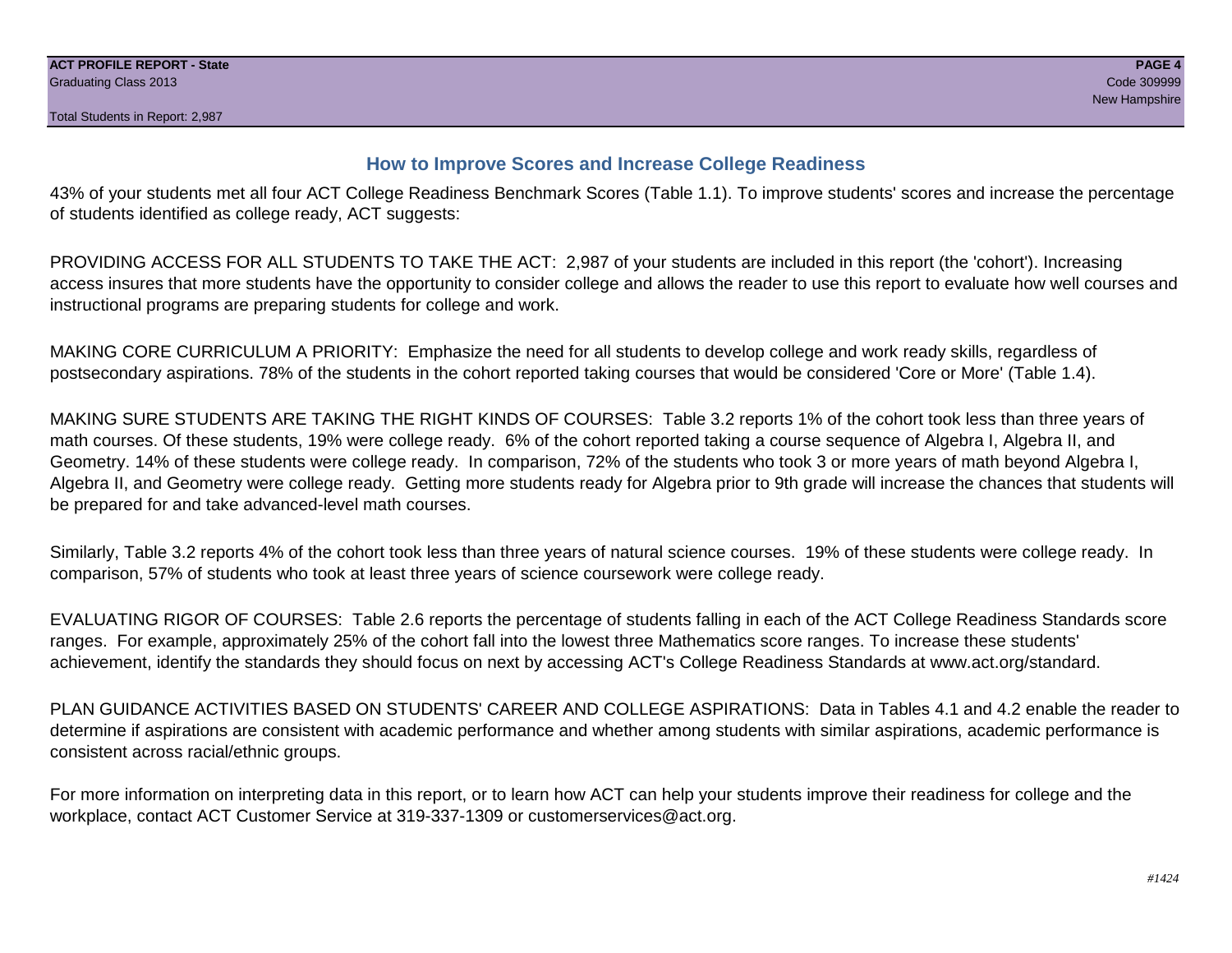**ACT PROFILE REPORT - State: SECTION I, EXECUTIVE SUMMARY PAGE 5** Graduating Class 2013 Code 309999

Total Students in Report: 2,987

## Section I Executive Summary

Beginning with the Graduating Class of 2013, all students whose scores are college reportable, both standard and extended time tests, are now included. Also beginning with the 2013 Graduating Class data, College Readiness Benchmarks for Reading and Science were updated to reflect the most recent college coursework research.

> To find the results of only standard time or extended time test takers, refer to Tables 1.7 and 1.8 on page 10.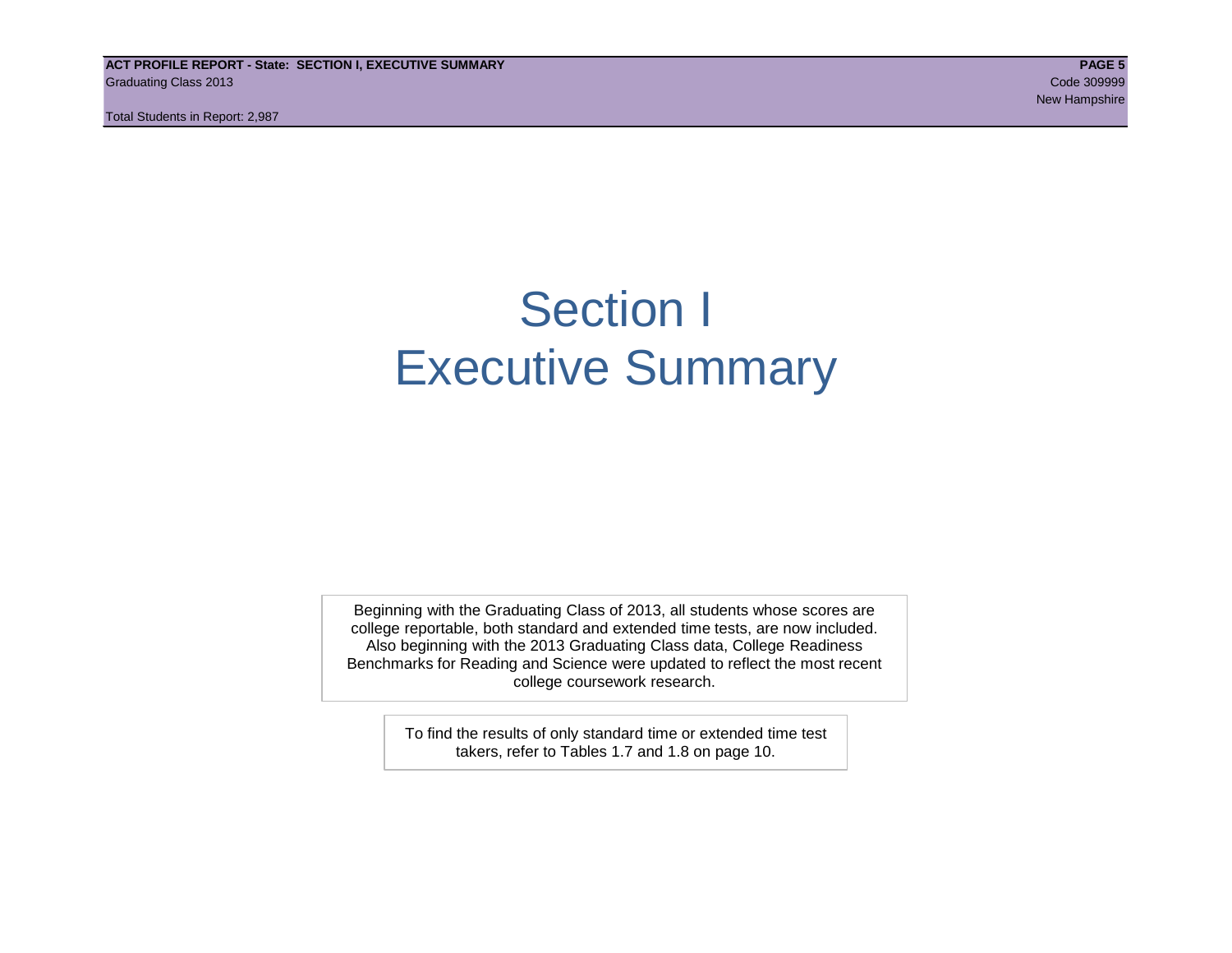#### **ACT PROFILE REPORT - State: SECTION I, EXECUTIVE SUMMARY PAGE 6** Graduating Class 2013 Code 309999

Total Students in Report: 2,987





**A benchmark score is the minimum score needed on an ACT subject-area test to indicate a 50% chance of obtaining a B or higher or about a 75% chance of obtaining a C or higher in the corresponding credit-bearing college course.**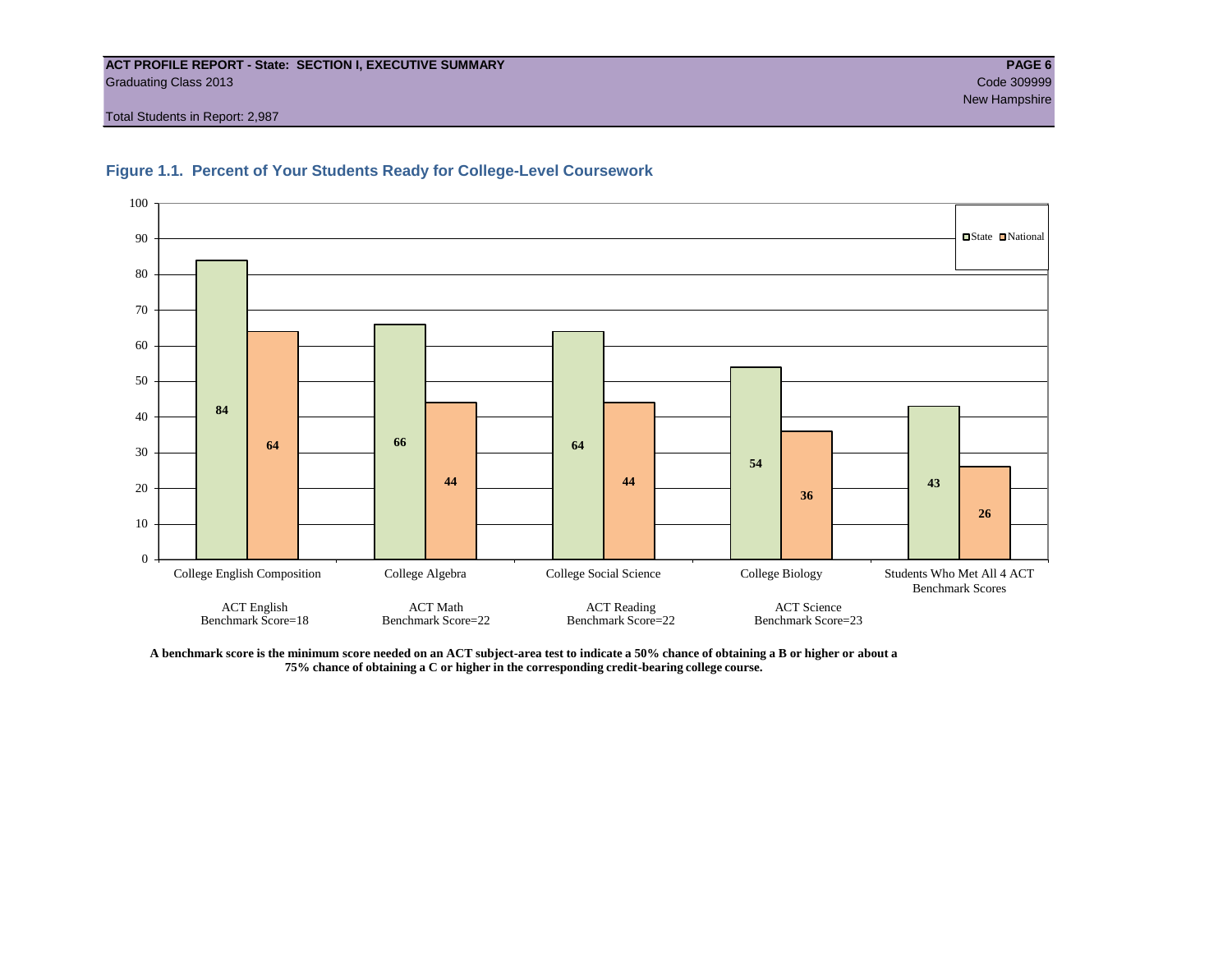#### **ACT PROFILE REPORT - State: SECTION I, EXECUTIVE SUMMARY PAGE 7** Graduating Class 2013 Code 309999

Total Students in Report: 2,987

|      |               | <b>Number of Students</b> | <b>Percent Who Met Benchmarks</b> |                   |                    |          |              |          |                |          |                     |          |  |  |
|------|---------------|---------------------------|-----------------------------------|-------------------|--------------------|----------|--------------|----------|----------------|----------|---------------------|----------|--|--|
|      | <b>Tested</b> |                           | <b>English</b>                    |                   | <b>Mathematics</b> |          | Reading      |          | <b>Science</b> |          | <b>Met All Four</b> |          |  |  |
| Year | <b>State</b>  | <b>National</b>           | <b>State</b>                      | National<br>State |                    | National | <b>State</b> | National |                | National | <b>State</b>        | National |  |  |
| 2009 | 2,469         | ,480,469                  | 84                                | 67                | 63                 | 42       | 72           | 53       | 40             | 28       | 36                  | 23       |  |  |
| 2010 | 2,685         | ,568,835                  | 85                                | 66                | 65                 | 43       | 70           | 52       | 45             | 29       | 40                  | 24       |  |  |
| 2011 | 2,884         | 623,112                   | 85                                | 66                | 66                 | 45       |              | 52       | 43             | 30       | 38                  | 25       |  |  |
| 2012 | 2,979         | .666,017                  | 85                                | 67                | 68                 | 46       | 73           | 52       | 49             | 31       | 42                  | 25       |  |  |
| 2013 | 2,987         | 1,799,243                 | 84                                | 64                | 66                 | 44       | 64           | 44       | 54             | 36       | 43                  | 26       |  |  |

#### **Table 1.1. Five Year Trends—Percent of Students Who Met College Readiness Benchmarks**

#### **Table 1.2. Five Year Trends—Average ACT Scores**

|      |              | <b>Number of Students</b> |                |          |       | <b>Average ACT Scores</b> |              |                 |              |                |                  |          |  |  |  |
|------|--------------|---------------------------|----------------|----------|-------|---------------------------|--------------|-----------------|--------------|----------------|------------------|----------|--|--|--|
|      | Tested       |                           | <b>English</b> |          |       | <b>Mathematics</b>        |              | Reading         |              | <b>Science</b> | <b>Composite</b> |          |  |  |  |
| Year | <b>State</b> | <b>National</b>           | <b>State</b>   | National | State | <b>National</b>           | <b>State</b> | <b>National</b> | <b>State</b> | National       | <b>State</b>     | National |  |  |  |
| 2009 | 2,469        | ,480,469                  | 23.3           | 20.6     | 23.4  | 21.0                      | 24.1         | 21.4            | 22.6         | 20.9           | 23.5             | 21.1     |  |  |  |
| 2010 | 2,685        | .568.835                  | 23.6           | 20.5     | 23.5  | 21.0                      | 24.1         | 21.3            | 22.9         | 20.9           | 23.7             | 21.0     |  |  |  |
| 2011 | 2,884        | .623,112                  | 23.7           | 20.6     | 23.7  | 21.1                      | 24.1         | 21.3            | 23.0         | 20.9           | 23.7             | 21.1     |  |  |  |
| 2012 | 2,979        | ,666,017                  | 23.6           | 20.5     | 23.7  | 21.1                      | 24.2         | 21.3            | 23.3         | 20.9           | 23.8             | 21.1     |  |  |  |
| 2013 | 2,987        | 1,799,243                 | 23.6           | 20.2     | 23.6  | 20.9                      | 24.2         | 21.1            | 23.2         | 20.7           | 23.8             | 20.9     |  |  |  |

#### **Table 1.3. Five Year Trends—Average ACT Scores Nationwide**

|      | <b>Number of Students</b> | <b>Average ACT Scores</b> |                    |         |                |                  |  |  |  |  |  |
|------|---------------------------|---------------------------|--------------------|---------|----------------|------------------|--|--|--|--|--|
| Year | Tested                    | <b>English</b>            | <b>Mathematics</b> | Reading | <b>Science</b> | <b>Composite</b> |  |  |  |  |  |
| 2009 | ,480,469                  | 20.6                      | 21.0               | 21.4    | 20.9           | 21.1             |  |  |  |  |  |
| 2010 | ,568,835                  | 20.5                      | 21.0               | 21.3    | 20.9           | 21.0             |  |  |  |  |  |
| 2011 | ,623,112                  | 20.6                      | 21.1               | 21.3    | 20.9           | 21.1             |  |  |  |  |  |
| 2012 | ,666,017                  | 20.5                      | 21.1               | 21.3    | 20.9           | 21.1             |  |  |  |  |  |
| 2013 | ,799,243                  | 20.2                      | 20.9               | 21.1    | 20.7           | 20.9             |  |  |  |  |  |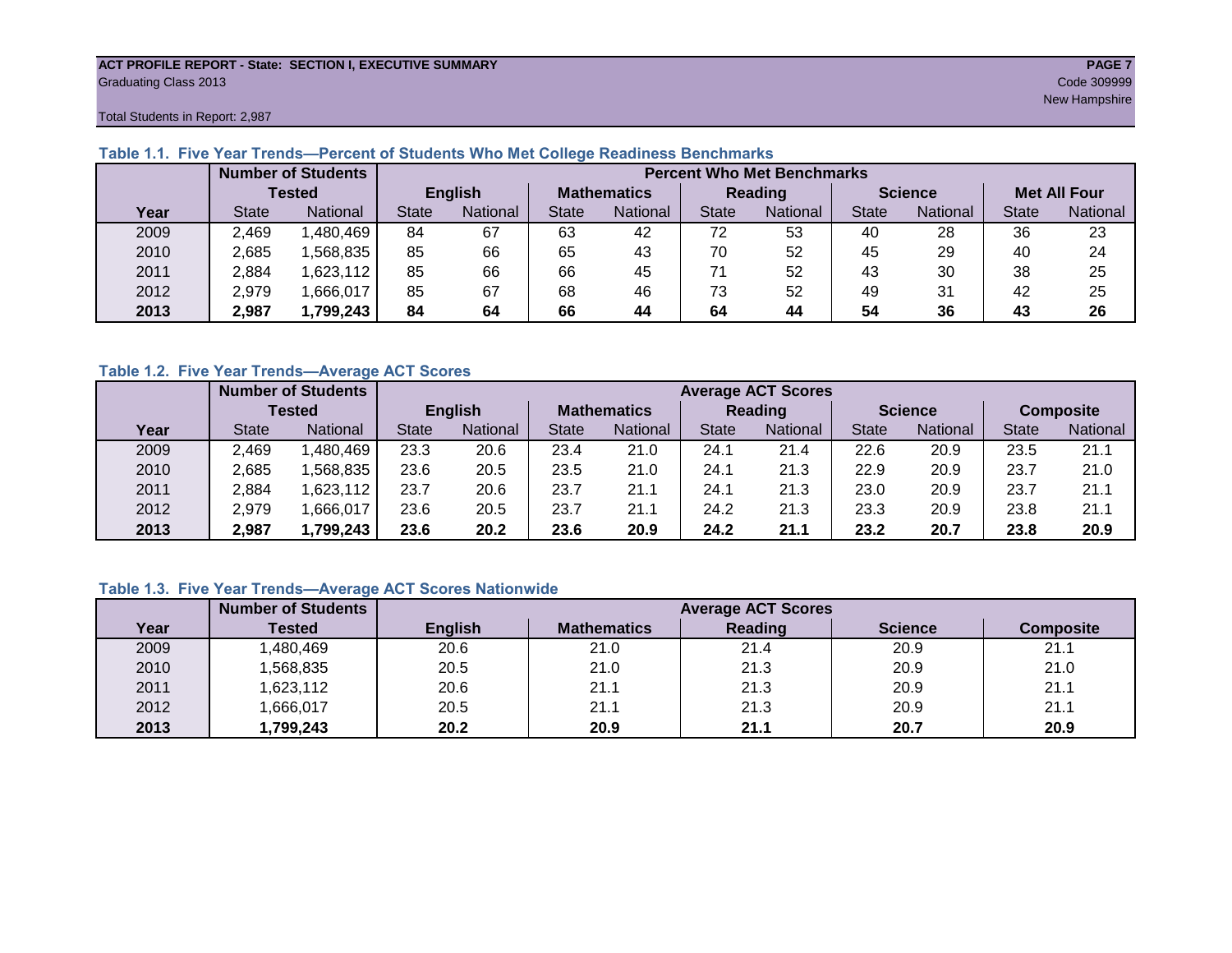## **ACT PROFILE REPORT - State: SECTION I, EXECUTIVE SUMMARY PAGE 8** Graduating Class 2013 Code 309999<br>
New Hampshire

#### Total Students in Report: 2,987

|      |                                                             |           |      |                |             | <b>Average ACT Scores</b> |                    |           |                |           |                |           |                  |           |  |
|------|-------------------------------------------------------------|-----------|------|----------------|-------------|---------------------------|--------------------|-----------|----------------|-----------|----------------|-----------|------------------|-----------|--|
|      | <b>Number of Students</b><br>Percent <sup>2</sup><br>Tested |           |      | <b>English</b> |             |                           | <b>Mathematics</b> |           | <b>Reading</b> |           | <b>Science</b> |           | <b>Composite</b> |           |  |
|      |                                                             |           | Core | Less           |             |                           |                    |           |                |           |                |           |                  |           |  |
|      | Core or                                                     | Less than | or   | than           | Core or     | Less than                 | Core or            | Less than | Core or        | Less than | Core or        | Less than | Core or          | Less than |  |
| Year | More                                                        | Core      | More | Core           | <b>More</b> | Core                      | More               | Core      | More           | Core      | More           | Core      | More             | Core      |  |
| 2009 | .899.                                                       | 457       | 77   | 19             | 23.6        | 22.8                      | 23.7               | 22.9      | 24.4           | 23.7      | 22.9           | 22.0      | 23.8             | 23.0      |  |
| 2010 | 2.148                                                       | 433       | 80   | 16             | 23.9        | 23.1                      | 23.8               | 22.6      | 24.3           | 23.6      | 23.2           | 22.2      | 23.9             | 23.0      |  |
| 2011 | 2,245                                                       | 503       | 78   | 17             | 24.1        | 22.9                      | 24.0               | 22.8      | 24.5           | 23.4      | 23.3           | 22.1      | 24.7             | 22.9      |  |
| 2012 | 2,378                                                       | 466       | 80   | 16             | 23.9        | 22.7                      | 23.9               | 23.2      | 24.6           | 23.2      | 23.5           | 22.6      | 24.1             | 23.0      |  |
| 2013 | 2,331                                                       | 472       | 78   | 16             | 23.9        | 22.9                      | 23.8               | 23.2      | 24.5           | 23.6      | 23.5           | 22.6      | 24.7             | 23.2      |  |

#### **Table 1.4. Five Year Trends—Average ACT Scores by Level of Preparation**

<sup>1</sup>"Core or More" results correspond to students taking four or more years of English AND three or more years each of math, social studies, and natural science.

 $2$ Percent of all students tested. Numbers will not add up to 100% due to student non-response.

#### **Table 1.5. Five Year Trends—Percent and Average Composite Score by Race/Ethnicity**

|                                        | 2009  |     |      |       | 2010          | 2011 |       |     |      | 2012  |     |      | 2013  |     |      |
|----------------------------------------|-------|-----|------|-------|---------------|------|-------|-----|------|-------|-----|------|-------|-----|------|
|                                        | N     | %   | Avg  | N     | $\frac{9}{6}$ | Avg  | N     | %   | Avg  | Ν     | %   | Ava  | N     | %   | Avg  |
| <b>All Students</b>                    | 2.469 | 100 | 23.5 | 2.685 | 100           | 23.7 | 2.884 | 100 | 23.7 | 2.979 | 100 | 23.8 | 2.987 | 100 | 23.8 |
| Black/African American                 | 51    |     | 20.2 | 42    | 2             | 20.2 | 43    |     | 20.8 | 45    | ົ   | 20.8 | 64    |     | 22.0 |
| American Indian/Alaska Native          |       |     | 23.7 |       | 0             | 26.1 | 12    | 0   | 21.1 | 6     |     | 23.5 | 6     | 0   | 23.8 |
| White                                  | 2.021 | 82  | 23.4 | 2,244 | 84            | 23.6 | 2,357 | 82  | 23.8 | 2.422 | 81  | 23.8 | 2,360 | 79  | 23.7 |
| Hispanic/Latino                        | 41    |     | 22.5 | 65    | າ             | 22.5 | 89    | 3   | 23.2 | 101   |     | 23.6 | 102   |     | 24.1 |
| Asian                                  | 61    |     | 25.7 | 84    | 3             | 25.8 | 101   | 4   | 24.6 | 135   | 5   | 24.8 | 151   |     | 24.5 |
| Native Hawaiian/Other Pacific Islander |       |     |      | 0     | 0             |      |       | 0   |      | ົ     |     | 21.0 |       | 0   | 20.0 |
| Two or more races                      | 47    |     | 24.2 | 45    | $\sim$        | 24.6 | 60    | ົ   | 23.6 | 45    |     | 24.4 | 71    | G   | 24.7 |
| Prefer not to respond/No response      | 241   | 10  | 24.4 | 198   |               | 24.1 | 222   | 8   | 23.9 | 223   |     | 24.7 | 230   | 8   | 24.3 |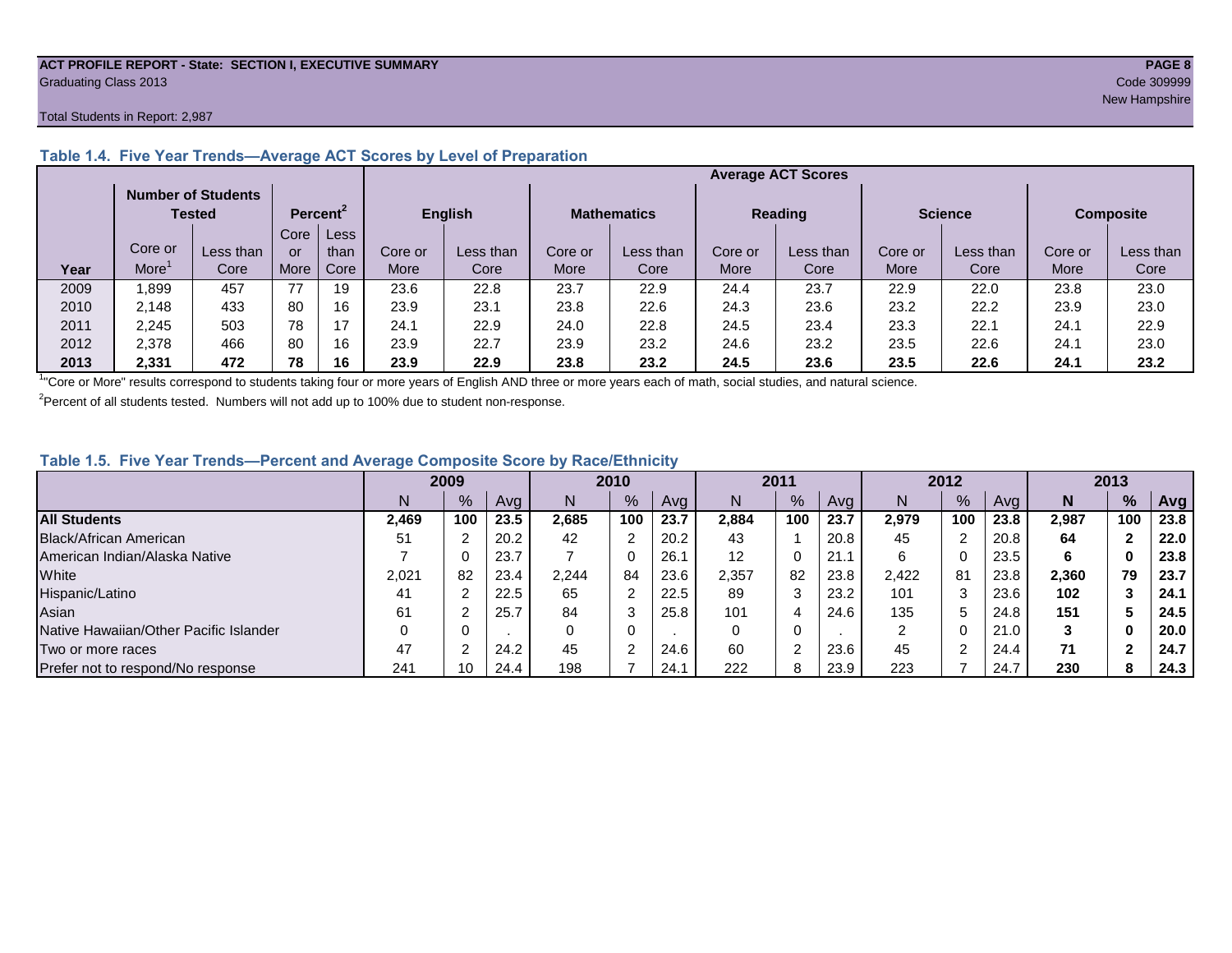#### **ACT PROFILE REPORT - State: SECTION I, EXECUTIVE SUMMARY PAGE 9** Code 309999 Craduating Class 2013

Total Students in Report: 2,987

#### **Table 1.6. Percent of Students in College Readiness Standards Score Ranges**

| <b>CRS</b>       | <b>English</b>      | <b>Mathematics</b>           | Reading             | <b>Science</b>      |
|------------------|---------------------|------------------------------|---------------------|---------------------|
| Range            | (Benchmark = $18$ ) | (Benchmark = $22$ )          | (Benchmark = $22$ ) | $(Benchmark = 23)$  |
|                  | 100%                | 100%                         | 100%                | 100%                |
| $1 - 12$         | 50%<br>13%<br>3%    | 50%<br>$0\%$<br>$1\%$        | 50%<br>$8\%$<br>2%  | 50%<br>$7\%$<br>2%  |
|                  | $0\%$               | $0\%$                        | $0\%$               | $0\%$               |
| $13 - 15$        | 100%                | 100%                         | 100%                | 100%                |
|                  | 50%<br>13%<br>6%    | 50%<br>14%<br>$4\%$          | 50%<br>13%<br>6%    | 50%<br>10%<br>4%    |
|                  | $0\%$               | $0\%$                        | $0\%$               | $0\%$               |
| 16-19            | 100%                | 100%                         | 100%                | 100%                |
|                  | 50%<br>18%<br>13%   | 33%<br>50%<br>21%            | 50%<br>21%<br>14%   | 50%<br>23%<br>15%   |
|                  | $0\%$               | $0\%$                        | $0\%$               | 0%                  |
|                  | 100%                | 100%                         | 100%                | 100%                |
| $20 - 23$        | 27%<br>50%<br>25%   | 50%<br>20%<br>19%            | 50%<br>25%<br>24%   | 32%<br>30%<br>50%   |
|                  | $0\%$               | $0\%$                        | $0\%$               | 0%                  |
|                  | 100%                | 100%                         | 100%                | 100%                |
| 24-27            | 50%<br>24%<br>16%   | 33%<br>50%<br>21%            | 50%<br>21%<br>15%   | 30%<br>50%<br>20%   |
|                  | $0\%$               | $0\%$                        | $0\%$               | 0%                  |
| 28-32            | 100%                | 100%                         | 100%                | 100%                |
|                  | 50%<br>17%<br>10%   | 50%<br>16%<br>$9\%$          | 50%<br>22%<br>13%   | 50%<br>14%<br>$8\%$ |
|                  | $0\%$               | $0\%$                        | $0\%$               | 0%                  |
|                  | 100%                | 100%                         | 100%                | 100%                |
| 33-36            | 50%<br>8%<br>$5\%$  | 50%<br>$5\%$<br>3%           | 50%<br>10%<br>$5\%$ | 50%<br>4%           |
|                  | $0\%$               | $0\%$                        | $0\%$               | $2\%$<br>$0\%$      |
|                  | 84%<br>100%         | 100%                         | 100%                | 100%                |
| % At or Above    | 64%                 | 66%<br>44%                   | 64%<br>44%          | 54%                 |
| <b>Benchmark</b> | 50%                 | 50%                          | 50%                 | 36%<br>50%          |
|                  | $0\%$               | $0\%$                        | $0\%$               | $0\%$               |
|                  |                     | $=$ State<br><b>Contract</b> | $=$ National        |                     |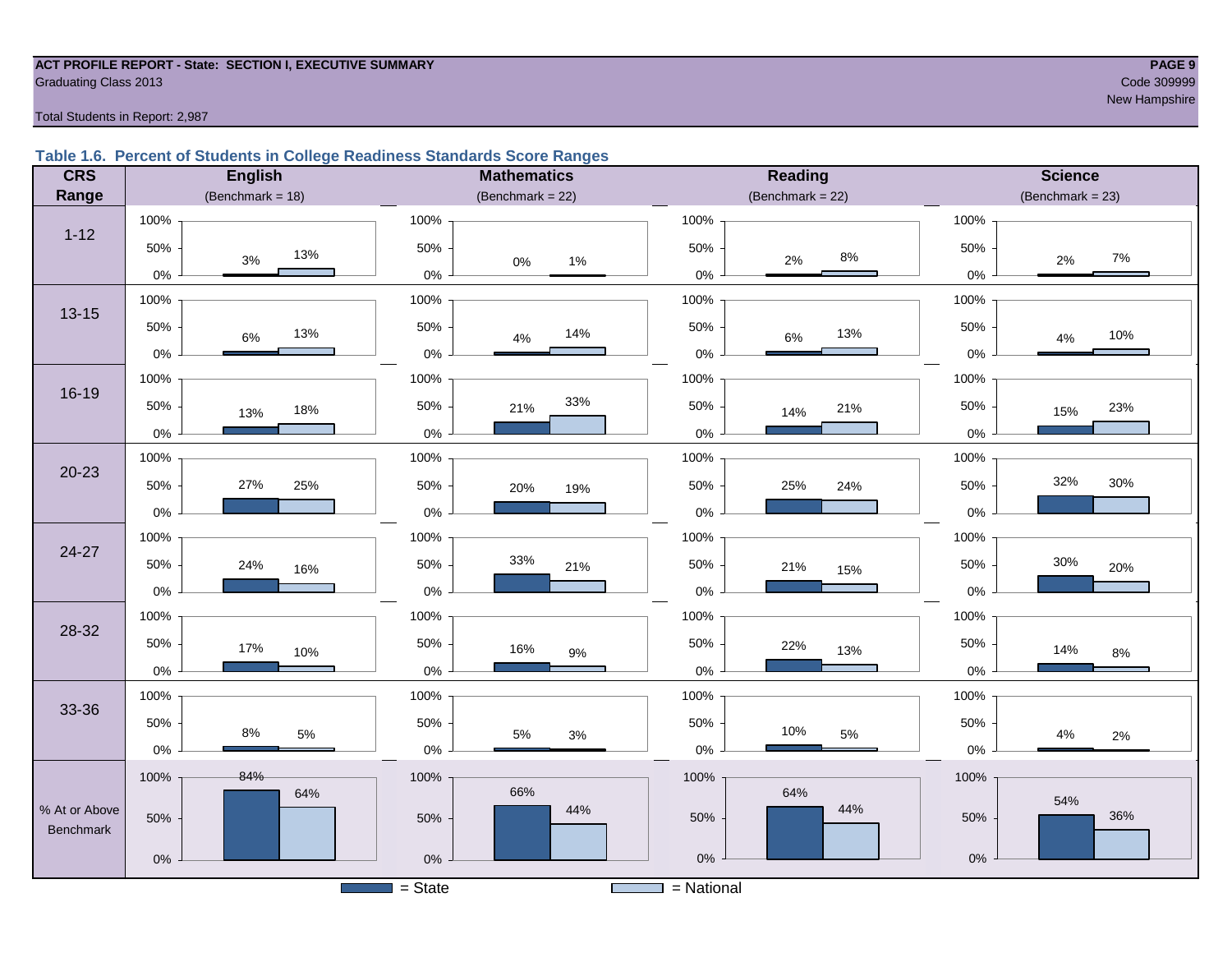#### **ACT PROFILE REPORT- State: SECTION II, ACADEMIC ACHIEVEMENT PAGE 10** Graduating Class 2013 Code 309999

Total Students in Report: 2,987

| <b>Student Group</b> | <b>Test Session</b>  |           |         |         |                    | <b>Average ACT Scores</b> |         |           |
|----------------------|----------------------|-----------|---------|---------|--------------------|---------------------------|---------|-----------|
|                      | <b>Duration</b>      | N         | Percent | English | <b>Mathematics</b> | Reading                   | Science | Composite |
|                      | <b>Standard Time</b> | 2,876     | 96      | 23.6    | 23.7               | 24.2                      | 23.2    | 23.8      |
| <b>State</b>         | <b>Extended Time</b> | 111       | 4       | 22.3    | 22.2               | 24.8                      | 23.0    | 23.2      |
|                      | Total                | 2,987     | 100     | 23.6    | 23.6               | 24.2                      | 23.2    | 23.8      |
|                      | <b>Standard Time</b> | 1,727,041 | 96      | 20.4    | 21.0               | 21.3                      | 20.9    | 21.0      |
| <b>National</b>      | <b>Extended Time</b> | 72,202    | 4       | 15.9    | 17.7               | 18.1                      | 17.9    | 17.5      |
|                      | Total                | ,799,243  | 100     | 20.2    | 20.9               | 21.1                      | 20.7    | 20.9      |

#### **Table 1.7. Average ACT College Reportable Scores by Test Session Duration**

#### **Table 1.8. Percent of Students Who Met College Readiness Benchmark Scores by Test Session Duration**

| <b>Student Group</b> | <b>Test Session</b>  |         | <b>Percent of Students</b> |         |         |          |  |  |  |  |  |
|----------------------|----------------------|---------|----------------------------|---------|---------|----------|--|--|--|--|--|
|                      | <b>Duration</b>      | English | Mathematics                | Reading | Science | All Four |  |  |  |  |  |
|                      | <b>Standard Time</b> | 85      | 67                         | 64      | 54      | 44       |  |  |  |  |  |
| <b>State</b>         | <b>Extended Time</b> | 77      | 59                         | 64      | 51      | 41       |  |  |  |  |  |
|                      | Total                | 84      | 66                         | 64      | 54      | 43       |  |  |  |  |  |
|                      | <b>Standard Time</b> | 65      | 45                         | 45      | 37      | 27       |  |  |  |  |  |
| <b>National</b>      | <b>Extended Time</b> | 35      | 20                         | 28      | 20      | 13       |  |  |  |  |  |
|                      | Total                | 64      | 44                         | 44      | 36      | 26       |  |  |  |  |  |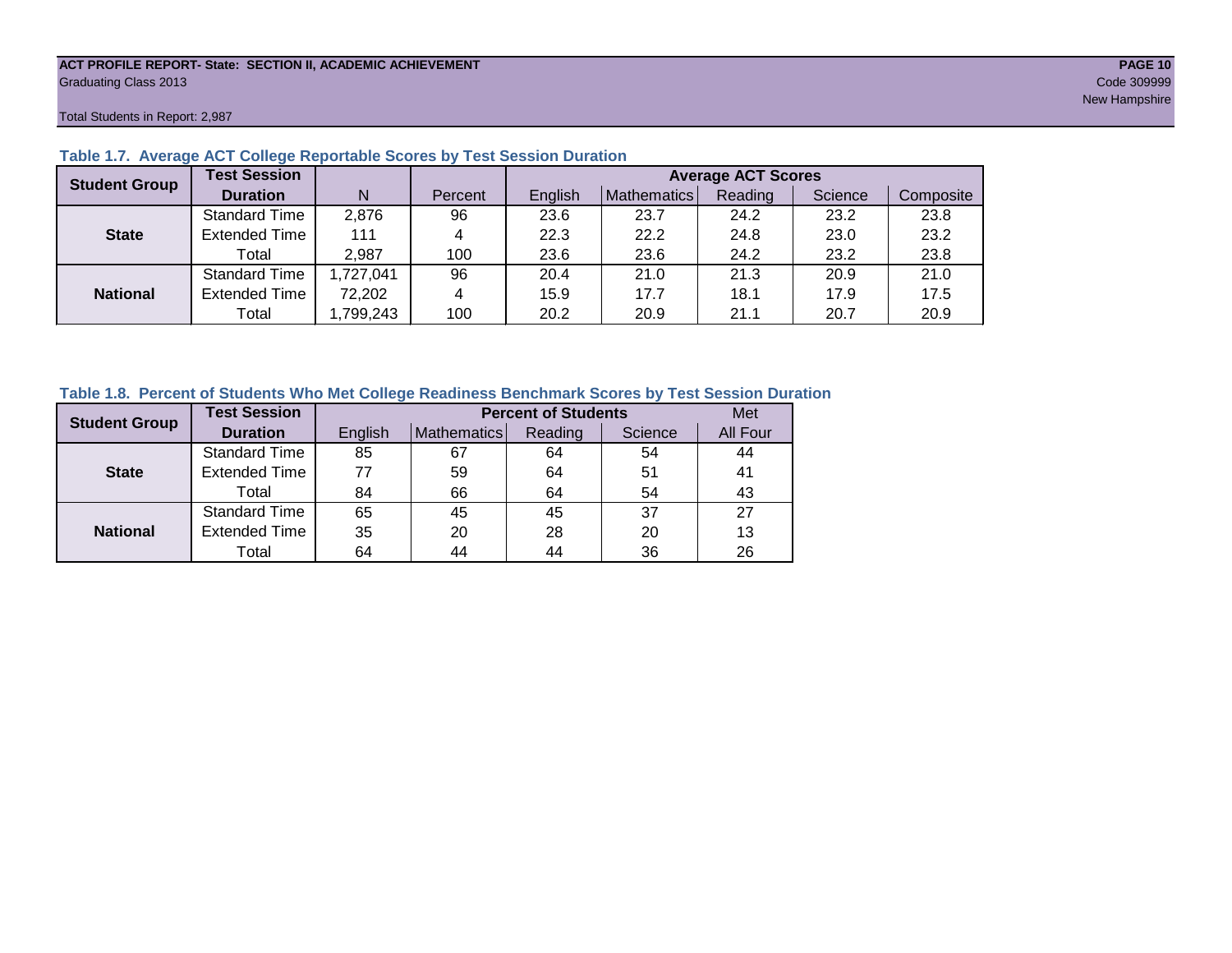## Section II Academic Achievement

Beginning with the Graduating Class of 2013, all students whose scores are college reportable, both standard and extended time tests, are now included. Also beginning with the 2013 Graduating Class data, College Readiness Benchmarks for Reading and Science were updated to reflect the most recent college coursework research.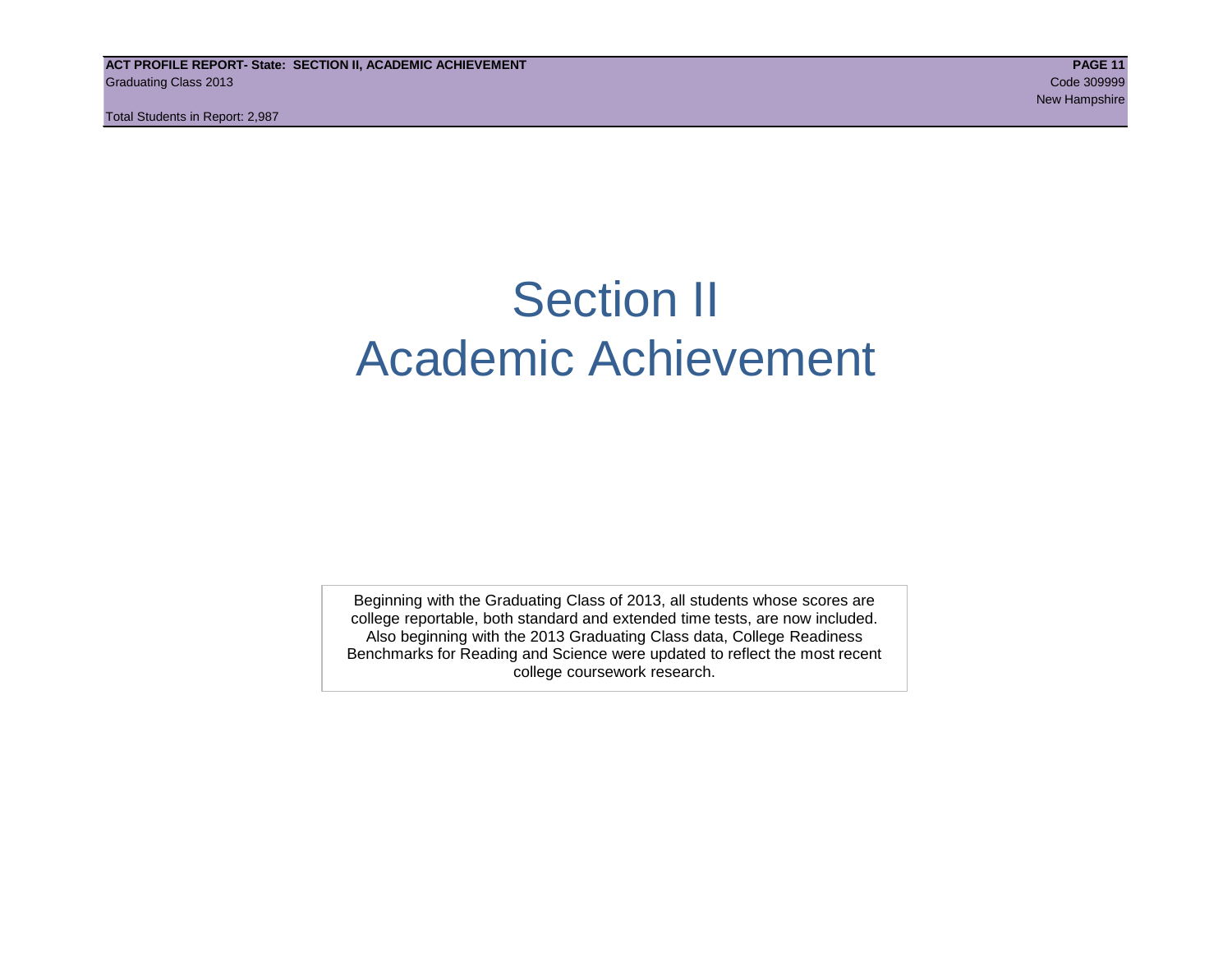## **ACT PROFILE REPORT- State: SECTION II, ACADEMIC ACHIEVEMENT PAGE 12** Code 309999<br>
Code 309999<br>
New Hampshire

Total Students in Report: 2,987

| <b>ACT Scale</b> |                | <b>English</b>    |                 | <b>Mathematics</b> |                | Reading        | <b>Science</b> |                |                | <b>Composite</b> | <b>ACT Scale</b> |
|------------------|----------------|-------------------|-----------------|--------------------|----------------|----------------|----------------|----------------|----------------|------------------|------------------|
| <b>Score</b>     | N              | CP                | $\mathsf{N}$    | CP                 | N              | CP             | N              | CP             | N              | CP               | <b>Score</b>     |
| 36               | 13             | $\frac{100}{100}$ | $\overline{13}$ | 100                | 48             | 100            | 29             | 100            | $\overline{4}$ | 100              | 36               |
| 35               | 58             | 100               | 36              | 100                | 43             | 98             | 27             | 99             | 14             | 100              | 35               |
| 34               | 78             | 98                | 68              | 98                 | 82             | 97             | 27             | 98             | 28             | 99               | 34               |
| 33               | 102            | 95                | 43              | 96                 | 111            | 94             | 23             | 97             | 57             | 98               | 33               |
| 32               | 75             | 92                | 60              | 95                 | 120            | 90             | 56             | 96             | 68             | 97               | 32               |
| 31               | 92             | 89                | $40\,$          | 93                 | 184            | 86             | 64             | 95             | 100            | 94               | 31               |
| 30               | 111            | 86                | 89              | 91                 | 119            | 80             | 86             | 92             | 126            | 91               | $30\,$           |
| 29               | 98             | 82                | 95              | 88                 | 121            | 76             | 96             | $90\,$         | 134            | 87               | 29               |
| 28               | 142            | 79                | 190             | 85                 | 125            | 72             | 111            | 86             | 160            | 82               | 28               |
| 27               | 104            | 74                | 236             | $\bf 79$           | 106            | 68             | 155            | 83             | 195            | $77\,$           | 27               |
| 26               | 172            | 71                | 278             | $71$               | 155            | 65             | 184            | $77\,$         | 208            | $70\,$           | 26               |
| 25               | 201            | 65                | 247             | 62                 | 143            | 59             | 291            | 71             | 236            | 63               | 25               |
| 24               | 246            | 58                | 233             | 53                 | 224            | 55             | 276            | 62             | 241            | 55               | 24               |
| 23               | 209            | 50                | 199             | 45                 | 153            | 47             | 193            | 52             | 213            | 47               | 23               |
| 22               | 192            | 43                | 156             | 39                 | 188            | 42             | 292            | 46             | 227            | 40               | 22               |
| 21               | 235            | 37                | 149             | 34                 | 203            | 36             | 288            | 36             | 185            | 33               | 21               |
| 20               | 184            | 29                | 92              | 29                 | 198            | 29             | 178            | 26             | 194            | 26               | 20               |
| 19               | 110            | 23                | 131             | 26                 | 127            | 22             | 175            | $20\,$         | 151            | 20               | 19               |
| 18               | 95             | 19                | 146             | 21                 | 120            | 18             | 127            | 15             | 123            | 15               | 18               |
| 17               | 87             | 16                | 188             | 16                 | 91             | 14             | 84             | 10             | 106            | 11               | $17$             |
| 16               | 101            | 13                | 162             | 10                 | 90             | 11             | 62             | 8              | 85             | $\overline{7}$   | 16               |
| 15               | 91             | 9                 | 92              | $\mathbf 5$        | $71$           | 8              | 38             | 5              | 58             | $\overline{4}$   | 15               |
| 14               | 71             | 6                 | 34              |                    | 49             | 6              | 40             | 4              | 33             | 2                | 14               |
| 13               | 28             | 4                 | 6               |                    | 57             | 4              | 32             | 3              | 32             | 1                | 13               |
| 12               | 33             | 3                 | 3               |                    | 36             | $\overline{2}$ | 16             | $\overline{2}$ | $\overline{7}$ | 1                | 12               |
| 11               | 27             | $\overline{2}$    | $\Omega$        |                    | 13             |                | 18             | 1              | $\overline{2}$ | 1                | 11               |
| 10               | 14             |                   | $\Omega$        |                    | $\overline{7}$ |                | 8              |                | $\mathbf 0$    | 1                | 10               |
| 9                | 5              |                   |                 |                    | 1              |                | $\overline{7}$ |                | $\mathbf 0$    |                  | $9\phantom{.}$   |
| 8                | $\overline{7}$ |                   | $\Omega$        |                    | $\mathbf 0$    |                | 3              |                | $\mathbf 0$    |                  | 8                |
| $\overline{7}$   | Δ              |                   | $\Omega$        |                    | 2              |                |                |                | $\Omega$       |                  | $\overline{7}$   |
| $6\phantom{1}$   |                |                   | $\Omega$        |                    | 0              |                | $\Omega$       |                | $\mathbf 0$    |                  | 6                |
| 5                |                |                   | $\Omega$        |                    | 0              |                | $\Omega$       |                | $\mathbf 0$    |                  | 5                |
| $\overline{4}$   | $\overline{0}$ |                   | $\pmb{0}$       |                    | 0              |                | 0              |                | $\mathbf 0$    |                  |                  |
| 3                | $\mathbf 0$    |                   | $\mathbf 0$     |                    | 0              |                | $\Omega$       | 1              | $\mathbf 0$    |                  | 3                |
| $\overline{2}$   | 0              |                   | 0               |                    | 0              |                | 0              | -1             | $\mathbf 0$    |                  | $\mathbf 2$      |
| $\overline{1}$   | $\Omega$       | $\mathbf{1}$      | $\Omega$        |                    | $\Omega$       |                | $\Omega$       | $\overline{1}$ | $\Omega$       | $\overline{1}$   | $\mathbf{1}$     |
| Avg (SD)         |                | 23.6(5.8)         |                 | 23.6(5.1)          | 24.2(6.0)      |                | 23.2(4.9)      |                | 23.8(4.8)      |                  | Avg (SD)         |

<sup>1</sup>CP is the cumulative percent of students at or below a score point.

Note: Shaded portions of columns identify the students who met/exceeded the ACT College Readiness Benchmark Scores.

New Hampshire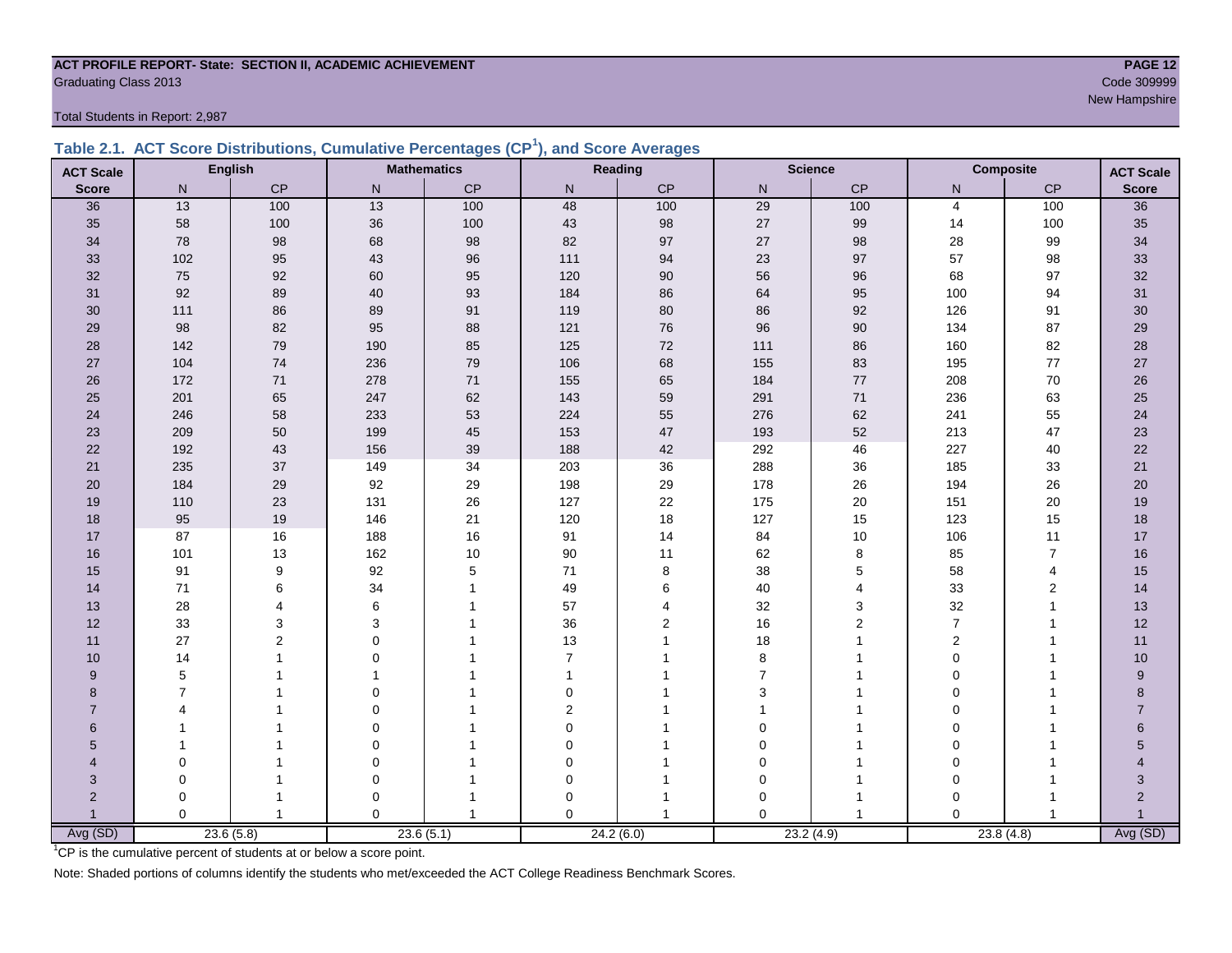## **ACT PROFILE REPORT- State: SECTION II, ACADEMIC ACHIEVEMENT PAGE 13** Graduating Class 2013 Code 309999

#### Total Students in Report: 2,987

|                  | <b>English</b>          |                |                          |                |                        |           | Reading                |                | <b>Mathematics</b> |                                                     |                 |                          |                        |                         |                  |
|------------------|-------------------------|----------------|--------------------------|----------------|------------------------|-----------|------------------------|----------------|--------------------|-----------------------------------------------------|-----------------|--------------------------|------------------------|-------------------------|------------------|
|                  |                         |                |                          |                | <b>Social Studies/</b> |           |                        |                |                    | <b>Pre/Elementary</b><br><b>Algebra/ Coordinate</b> |                 |                          | <b>Plane Geometry/</b> |                         |                  |
| <b>ACT Scale</b> | <b>Usage/ Mechanics</b> |                | <b>Rhetorical Skills</b> |                | <b>Sciences</b>        |           | <b>Arts/Literature</b> |                | Algebra            |                                                     | <b>Geometry</b> |                          | <b>Trigonometry</b>    |                         | <b>ACT Scale</b> |
| <b>Score</b>     | N                       | <b>CP</b>      | N                        | <b>CP</b>      | N                      | <b>CP</b> | N                      | <b>CP</b>      | N                  | <b>CP</b>                                           | N               | <b>CP</b>                | N                      | <b>CP</b>               | <b>Score</b>     |
| 18               | 159                     | 100            | 97                       | 100            | 149                    | 100       | 196                    | 100            | 208                | 100                                                 | 28              | 100                      | 63                     | 100                     | 18               |
| 17               | 274                     | 95             | 54                       | 97             | 249                    | 95        | 253                    | 93             | 240                | 93                                                  | 70              | 99                       | 20                     | 98                      | 17               |
| 16               | 201                     | 86             | 261                      | 95             | 269                    | 87        | 285                    | 85             | 241                | 85                                                  | 100             | 97                       | 200                    | 97                      | 16               |
| 15               | 206                     | 79             | 290                      | 86             | 245                    | 78        | 307                    | 75             | 335                | 77                                                  | 304             | 93                       | 272                    | 91                      | 15               |
| 14               | 248                     | 72             | 309                      | 76             | 198                    | 69        | 284                    | 65             | 270                | 66                                                  | 340             | 83                       | 370                    | 81                      | 14               |
| 13               | 228                     | 64             | 330                      | 66             | 301                    | 63        | 250                    | 56             | 335                | 57                                                  | 487             | 72                       | 336                    | 69                      | 13               |
| 12               | 291                     | 56             | 468                      | 55             | 371                    | 53        | 242                    | 47             | 297                | 45                                                  | 345             | 56                       | 505                    | 58                      | 12               |
| 11               | 340                     | 46             | 296                      | 39             | 315                    | 40        | 283                    | 39             | 302                | 36                                                  | 358             | 44                       | 298                    | 41                      | 11               |
| 10               | 301                     | 35             | 274                      | 30             | 245                    | 30        | 222                    | 30             | 188                | 25                                                  | 363             | 32                       | 252                    | 31                      | 10               |
| 9                | 230                     | 25             | 253                      | 20             | 210                    | 22        | 148                    | 22             | 162                | 19                                                  | 215             | 20                       | 349                    | 22                      | 9                |
| 8                | 165                     | 17             | 142                      | 12             | 163                    | 15        | 202                    | 17             | 184                | 14                                                  | 180             | 13                       | 146                    | 11                      | 8                |
| $\overline{7}$   | 135                     | 12             | 90                       | $\overline{7}$ | 160                    | 9         | 116                    | 11             | 158                | 8                                                   | 85              | $\overline{7}$           | 94                     | 6                       | $\overline{7}$   |
| 6                | 94                      | $\overline{7}$ | 49                       | 4              | 77                     | 4         | 81                     | $\overline{7}$ | 40                 | $\overline{2}$                                      | 61              | 4                        | 52                     | 3                       | 6                |
| 5                | 63                      | 4              | 44                       | 2              | 21                     |           | 86                     | 4              | 19                 | 1                                                   | 27              | 2                        | 5                      | 1                       | 5                |
| 4                | 27                      | 2              | 21                       | 1              | 9                      |           | 20                     | 1              | 5                  | 1                                                   | 9               | 1                        | 12                     | $\overline{\mathbf{A}}$ | 4                |
| 3                | 15                      | $\mathbf 1$    | $\overline{7}$           | 1              | 3                      |           | 5                      | 1              | 3                  | 1                                                   | 5               |                          | 5                      | 1                       | 3                |
| $\overline{2}$   | 9                       | $\overline{ }$ | $\overline{2}$           | $\overline{ }$ | $\overline{2}$         |           | 5                      |                | 0                  | 1                                                   | 3               | 1                        | 6                      |                         | $\overline{2}$   |
|                  |                         | $\overline{ }$ | $\Omega$                 | $\overline{ }$ | $\overline{0}$         |           | $\overline{2}$         |                | $\Omega$           | 1                                                   | $\overline{7}$  | $\overline{\phantom{a}}$ | $\overline{2}$         |                         |                  |
| Avg (SD)         | 12.0(3.6)               |                | 12.1(3.0)                |                | 12.3(3.3)              |           | 12.5(3.6)              |                | 12.7(3.3)          |                                                     | 11.8(2.8)       |                          | 11.9(2.8)              |                         | Avg (SD)         |

**Table 2.2. ACT Subscore Distributions, Cumulative Percentages (CP<sup>1</sup> ), and Subscore Averages**

<sup>1</sup>CP is the cumulative percent of students at or below a score point.

#### **Table 2.3. ACT Score Quartile Values**

| Quartile             | <b>English</b> | <b>Mathematics</b> |          | <b>Science</b> | Composite |
|----------------------|----------------|--------------------|----------|----------------|-----------|
| Q3 (75th Percentile) | 28             | <u>.</u>           | 29       | 26             | - 1       |
| Q2 (50th Percentile) | 23             | 24                 | 24       | nn<br>د∠       | 24        |
| Q1 (25th Percentile) | 20             |                    | nr<br>∠∪ | 20             | 20        |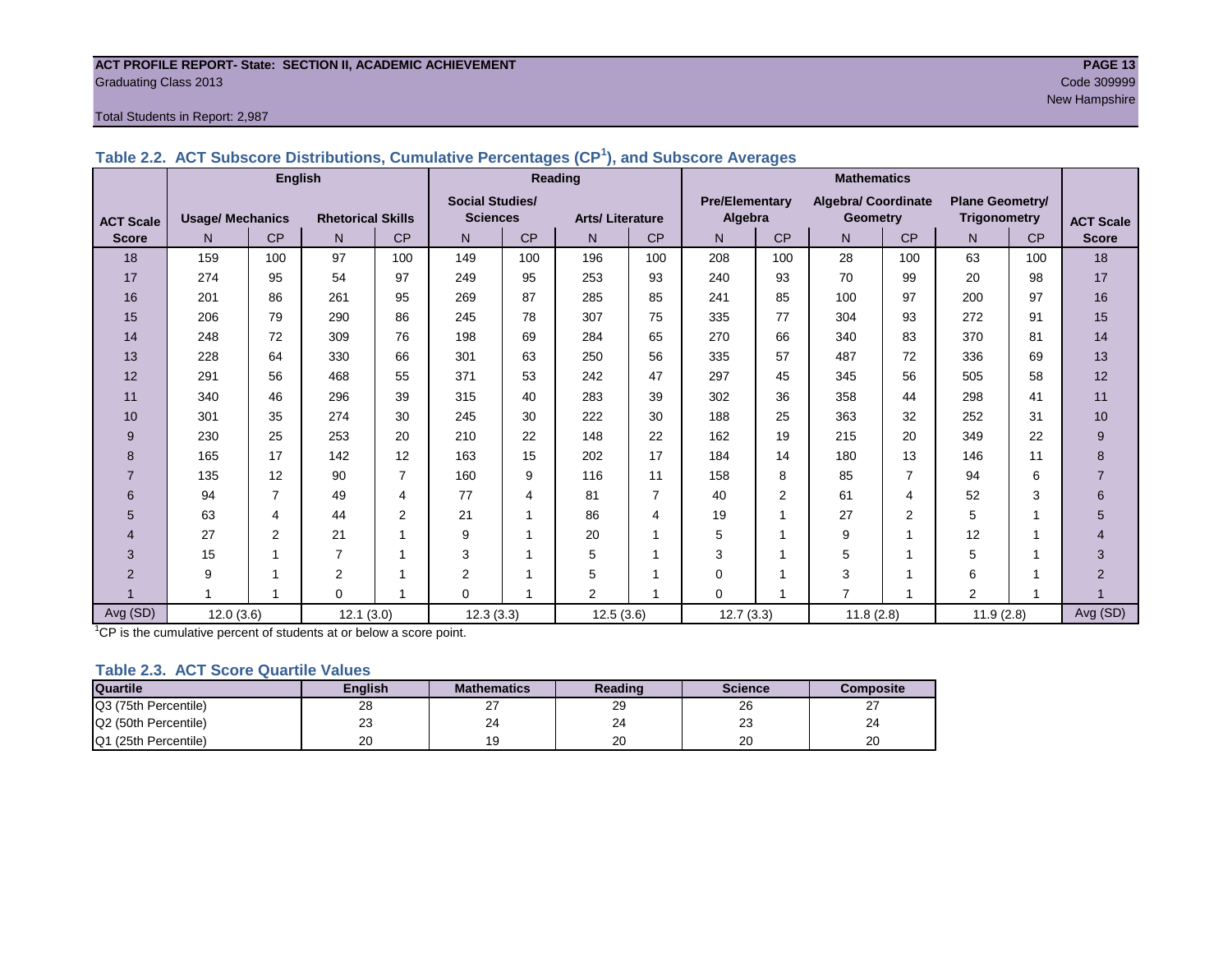Total Students in Report: 2,987

#### **Table 2.4. Average ACT Composite Scores for Race/Ethnicity by Level of Preparation**

| <b>Student</b>  |                                 | <b>Number of Students</b> | <b>Percent Taking</b>     |                     | <b>Average ACT Composite Score</b> |
|-----------------|---------------------------------|---------------------------|---------------------------|---------------------|------------------------------------|
| Group           | <b>Race/Ethnicity</b>           | Tested                    | Core or More <sup>1</sup> | <b>Core or More</b> | <b>Less Than Core</b>              |
|                 | <b>All Students</b>             | 2,987                     | 78                        | 24.1                | 23.2                               |
|                 | <b>Black/African American</b>   | 64                        | 58                        | 21.8                | 23.3                               |
|                 | American Indian/Alaska Native   | 6                         | 83                        | 22.2                | 32.0                               |
|                 | White                           | 2,360                     | 81                        | 23.9                | 22.8                               |
| <b>State</b>    | Hispanic/Latino                 | 102                       | 75                        | 24.6                | 23.4                               |
|                 | Asian                           | 151                       | 60                        | 25.3                | 24.4                               |
|                 | Native Hawaiian/Other Pac. Isl. | 3                         | 67                        | 20.0                | 20.0                               |
|                 | Two or more races               | 71                        | 85                        | 25.1                | 22.8                               |
|                 | Prefer not/No Response          | 230                       | 61                        | 25.0                | 25.4                               |
|                 | <b>All Students</b>             | 1,799,243                 | 74                        | 21.7                | 18.7                               |
|                 | Black/African American          | 239,598                   | 69                        | 17.5                | 15.6                               |
|                 | American Indian/Alaska Native   | 14,217                    | 62                        | 19.1                | 16.5                               |
|                 | White                           | 1,034,712                 | 76                        | 22.9                | 20.0                               |
| <b>National</b> | Hispanic/Latino                 | 259,741                   | 72                        | 19.5                | 17.2                               |
|                 | Asian                           | 71,677                    | 81                        | 24.1                | 21.5                               |
|                 | Native Hawaiian/Other Pac. Isl. | 4,772                     | 71                        | 20.5                | 17.5                               |
|                 | Two or more races               | 64,221                    | 74                        | 21.9                | 19.2                               |
|                 | Prefer not/No Response          | 110,305                   | 58                        | 22.4                | 18.4                               |

<sup>1</sup>"Core or More" results correspond to students taking four or more years of English AND three or more years each of math, social studies, and natural science.

#### **Table 2.5. Average ACT Scores by Race/Ethnicity**

| <b>Student</b>  |                                 |                |                    |                |                |                  |
|-----------------|---------------------------------|----------------|--------------------|----------------|----------------|------------------|
| Group           | <b>Race/Ethnicity</b>           | <b>English</b> | <b>Mathematics</b> | <b>Reading</b> | <b>Science</b> | <b>Composite</b> |
|                 | <b>All Students</b>             | 23.6           | 23.6               | 24.2           | 23.2           | 23.8             |
|                 | Black/African American          | 21.8           | 21.5               | 22.6           | 21.4           | 22.0             |
|                 | American Indian/Alaska Native   | 25.5           | 23.5               | 24.7           | 21.3           | 23.8             |
|                 | White                           | 23.5           | 23.4               | 24.2           | 23.2           | 23.7             |
| <b>State</b>    | Hispanic/Latino                 | 23.6           | 23.7               | 25.2           | 23.4           | 24.1             |
|                 | Asian                           | 23.1           | 27.5               | 23.2           | 23.9           | 24.5             |
|                 | Native Hawaiian/Other Pac. Isl. | 20.3           | 20.7               | 22.3           | 17.3           | 20.0             |
|                 | Two or more races               | 24.7           | 24.4               | 25.2           | 24.2           | 24.7             |
|                 | Prefer not/No Response          | 24.3           | 24.0               | 24.8           | 23.7           | 24.3             |
|                 | <b>All Students</b>             | 20.2           | 20.9               | 21.1           | 20.7           | 20.9             |
|                 | <b>Black/African American</b>   | 15.7           | 17.2               | 17.0           | 16.9           | 16.9             |
|                 | American Indian/Alaska Native   | 16.6           | 18.2               | 18.3           | 18.3           | 18.0             |
|                 | White                           | 21.8           | 21.9               | 22.6           | 22.0           | 22.2             |
| <b>National</b> | Hispanic/Latino                 | 17.7           | 19.3               | 18.9           | 18.8           | 18.8             |
|                 | Asian                           | 22.5           | 25.0               | 22.9           | 23.1           | 23.5             |
|                 | Native Hawaiian/Other Pac. Isl. | 18.6           | 20.1               | 19.5           | 19.5           | 19.5             |
|                 | Two or more races               | 20.6           | 20.9               | 21.6           | 20.9           | 21.1             |
|                 | Prefer not/No Response          | 20.0           | 20.8               | 21.0           | 20.5           | 20.7             |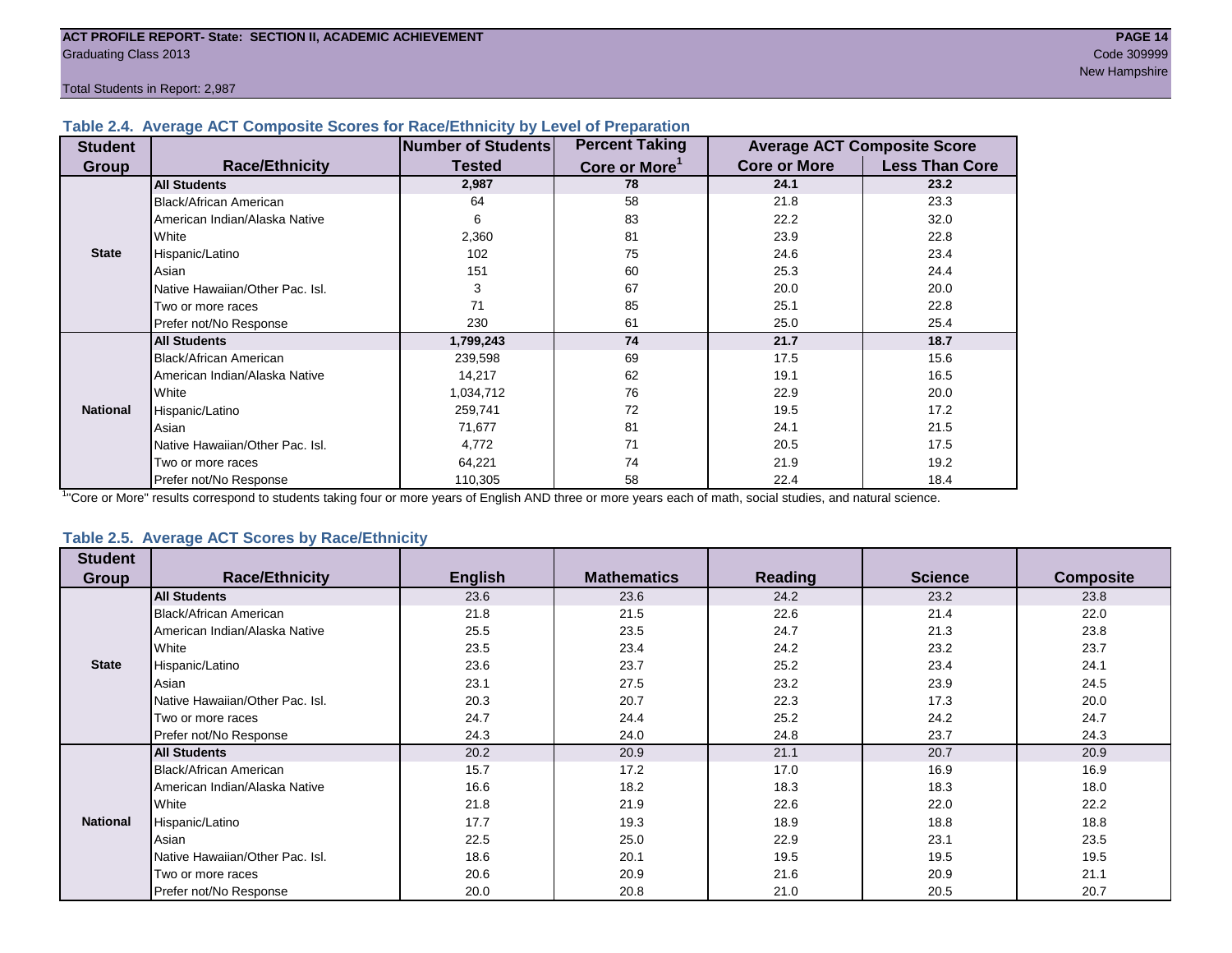## **ACT PROFILE REPORT- State: SECTION II, ACADEMIC ACHIEVEMENT PAGE 15** Graduating Class 2013 Code 309999

New Hampshire ( ) and ( ) and ( ) and ( ) and ( ) and ( ) and ( ) and ( ) and ( ) and ( ) and ( ) and ( ) and (

Total Students in Report: 2,987

| <b>Student</b>  | <b>CRS</b> |         | <b>English</b> |         | <b>Mathematics</b> |         | <b>Reading</b>  |         | <b>Science</b> |
|-----------------|------------|---------|----------------|---------|--------------------|---------|-----------------|---------|----------------|
| Group           | Range      | N.      | %              | N       | %                  | N       | $\frac{9}{6}$   | N       | %              |
|                 | 33 to 36   | 251     | 8              | 160     | 5                  | 284     | 10 <sup>1</sup> | 106     | 4              |
|                 | 28 to 32   | 518     | 17             | 474     | 16                 | 669     | 22              | 413     | 14             |
|                 | 24 to 27   | 723     | 24             | 994     | 33                 | 628     | 21              | 906     | 30             |
| <b>State</b>    | 20 to 23   | 820     | 27             | 596     | 20                 | 742     | 25              | 951     | 32             |
|                 | 16 to 19   | 393     | 13             | 627     | 21                 | 428     | 14              | 448     | 15             |
|                 | 13 to 15   | 190     | 6              | 132     | 4                  | 177     | 6               | 110     | 4              |
|                 | 01 to 12   | 92      | 3              | 4       | 0                  | 59      | 2               | 53      | 2              |
|                 | 33 to 36   | 81,846  | 5              | 51,648  | 3                  | 89,731  | 5               | 36,033  | 2              |
|                 | 28 to 32   | 175,672 | 10             | 156,561 | 9                  | 239,643 | 13              | 138,865 | 8              |
|                 | 24 to 27   | 291.095 | 16             | 385.102 | 21                 | 277,723 | 15              | 364,600 | 20             |
| <b>National</b> | 20 to 23   | 447,398 | 25             | 343,822 | 19                 | 424,936 | 24              | 542,531 | 30             |
|                 | 16 to 19   | 327,718 | 18             | 590,816 | 33                 | 384,706 | 21              | 413,107 | 23             |
|                 | 13 to 15   | 242,064 | 13             | 258.384 | 14                 | 240,069 | 13              | 183,840 | 10             |
|                 | 01 to 12   | 233,450 | 13             | 12,910  |                    | 142,435 | 8               | 120,267 |                |

#### **Table 2.6. Percent of Students in College Readiness Standards (CRS) Score Ranges**

#### **Table 2.7. Average ACT Scores by Gender**

| <b>Student Group</b> | <b>Gender</b> |         |         | <b>Average ACT Scores</b> |             |         |         |           |
|----------------------|---------------|---------|---------|---------------------------|-------------|---------|---------|-----------|
|                      |               | N       | Percent | Enalish                   | Mathematics | Reading | Science | Composite |
|                      | Males         | 1,357   | 45      | 22.8                      | 24.1        | 23.7    | 23.5    | 23.6      |
| <b>State</b>         | Females       | 1,628   | 55      | 24.2                      | 23.2        | 24.6    | 23.0    | 23.9      |
|                      | Missing       |         |         | 22.0                      | 19.5        | 19.0    | 23.0    | 21.0      |
|                      | Males         | 835,431 | 46      | 19.8                      | 21.4        | 20.9    | 21.2    | 20.9      |
| <b>National</b>      | Females       | 954,919 | 53      | 20.6                      | 20.5        | 21.4    | 20.4    | 20.9      |
|                      | Missing       | 8,893   | 0       | 16.1                      | 18.2        | 17.6    | 17.7    | 17.5      |

#### **Table 2.8. Percent of Students Who Met College Readiness Benchmark Scores by Gender**

| <b>Student Group</b> | <b>Gender</b> |         |                    | <b>Percent of Students</b> |         | Met      |
|----------------------|---------------|---------|--------------------|----------------------------|---------|----------|
|                      |               | English | <b>Mathematics</b> | Reading                    | Science | All Four |
| <b>State</b>         | Males         | 81      | 69                 | 61                         | 56      | 45       |
|                      | Females       | 87      | 64                 | 67                         | 52      | 43       |
| <b>National</b>      | <b>Males</b>  | 62      | 47                 | 43                         | 40      | 29       |
|                      | Females       | 67      | 4 <sup>1</sup>     | 45                         | 33      | 24       |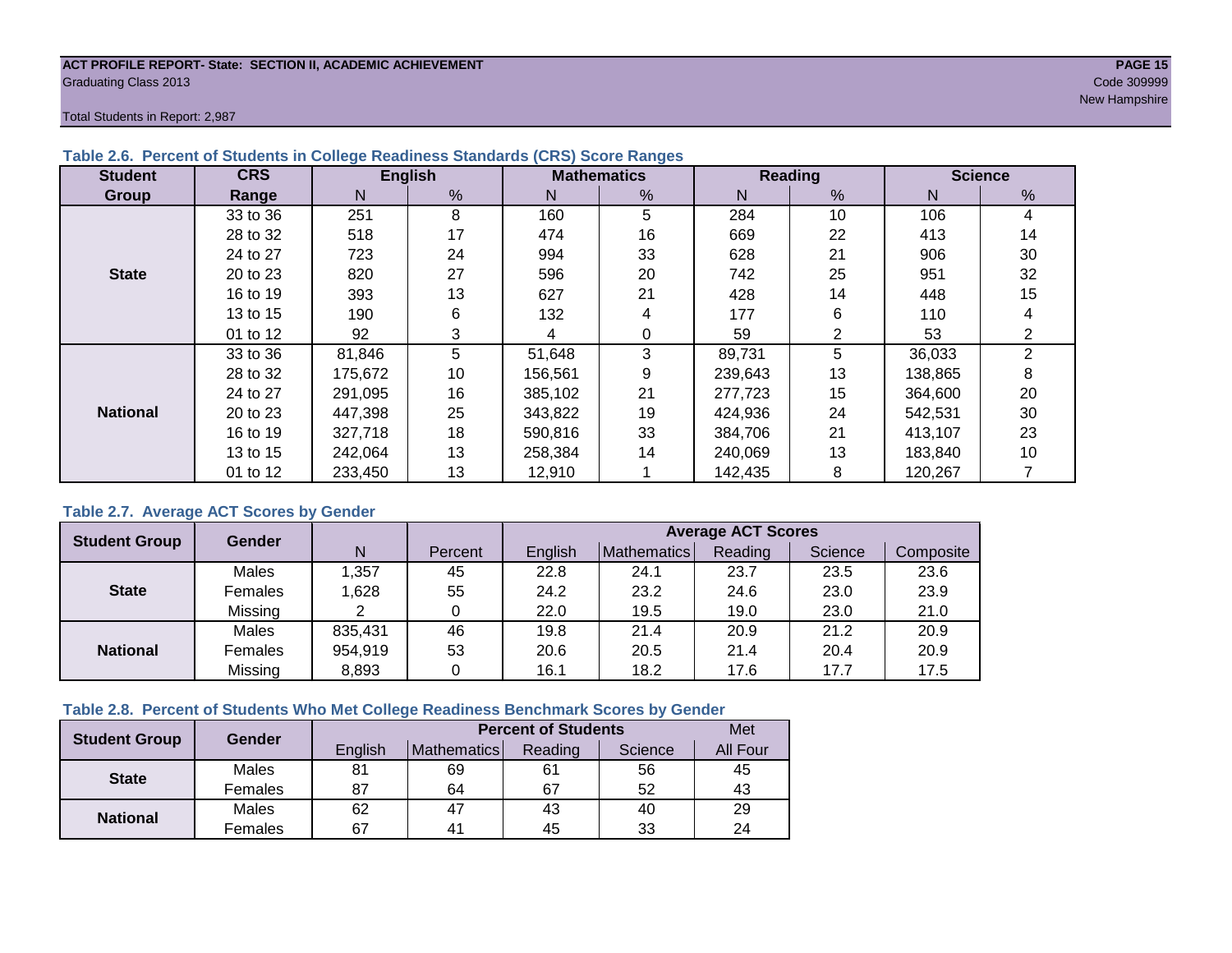#### **ACT PROFILE REPORT- State: SECTION II, ACADEMIC ACHIEVEMENT PAGE 16** Graduating Class 2013 Code 309999

| <b>Student</b>  | <b>Curriculum</b>         | N       | <b>English</b> |      | <b>Mathematics</b> |      | Reading |      | <b>Science</b> |      | <b>Composite</b> |      |
|-----------------|---------------------------|---------|----------------|------|--------------------|------|---------|------|----------------|------|------------------|------|
| Group           | Taken $^{\rm \texttt{1}}$ |         | CRB %          | Avg  | CRB %              | Avg  | CRB %   | Avg  | CRB %          | Ava  | $CRB\%^4$        | Avg  |
|                 | Core or More <sup>2</sup> | 2,331   | 87             | 23.9 | 69                 | 23.8 | 67      | 24.5 | 57             | 23.5 | 46               | 24.1 |
| <b>State</b>    | Less than Core            | 472     | 77             | 22.9 | 61                 | 23.2 | 60      | 23.6 | 48             | 22.6 | 38               | 23.2 |
|                 | Missing <sup>3</sup>      | 184     | 67             | 20.8 | 52                 | 22.2 | 46      | 21.7 | 35             | 21.2 | 28               | 21.6 |
|                 | Core or More              | 322,739 | 71             | 21.2 | 50                 | 21.7 | 50      | 22.0 | 42             | 21.5 | 31               | 21.7 |
| <b>National</b> | Less than Corel           | 396,592 | 48             | 17.8 | 27                 | 18.9 | 30      | 19.0 | 22             | 18.8 | 14               | 18.7 |
|                 | Missing                   | 79,912  | 36             | 16.0 | 19                 | 17.8 | 24      | 17.5 | 17             | 17.7 | 10               | 17.4 |

**Table 2.9. College Readiness Benchmark (CRB) Percent and Average ACT Scores by Overall High School Curriculum**

1 "Curriculum Taken" reflects overall high school curriculum in this table.

 $^2$  "Core or More" results correspond to students taking four or more years of English AND three or more years each of math, social studies, and natural science.

 $3$  Zero years or no coursework information reported in one or more content areas.

 $4$  Composite CRB% results reflect students who met all four subject-area benchmarks.

| Table 2.10. College Readiness Benchmark (CRB) Percent and Average ACT Scores by Content-Specific Curriculum |
|-------------------------------------------------------------------------------------------------------------|
|-------------------------------------------------------------------------------------------------------------|

| <b>Student</b>  | Curriculum                    |          | <b>English</b> |      |         | <b>Mathematics</b> | <b>Reading</b> |          |       |      | <b>Science</b> |       |      |  |
|-----------------|-------------------------------|----------|----------------|------|---------|--------------------|----------------|----------|-------|------|----------------|-------|------|--|
| Group           | $\mathsf{Taken}^{\mathsf{T}}$ |          | CRB %          | Avg  | N       | CRB %              | Avg            | N        | CRB % | Avg  | N              | CRB % | Avg  |  |
|                 | Core or More <sup>2</sup>     | 2,751    | 86             | 23.8 | 2,772   | 68                 | 23.8           | 2,469    | 65    | 24.3 | 2,705          | 57    | 23.5 |  |
| <b>State</b>    | Less than Core                | 58       | 67             | 21.0 | 37      | 19                 | 17.8           | 335      | 69    | 25.0 | 105            | 19    | 19.0 |  |
|                 | Missing <sup>3</sup>          | 178      | 66             | 20.5 | 178     | 50                 | 21.9           | 183      | 46    | 21.8 | 177            | 34    | 21.1 |  |
|                 | Core or More                  | .646,286 | 67             | 20.6 | 648,697 | 46                 | 21.3           | ,554,990 | 46    | 21.5 | ,506,965       | 40    | 21.3 |  |
| <b>National</b> | Less than Core                | 84,048   | 36             | 15.9 | 77,906  |                    | 16.3           | 171,617  | 32    | 19.1 | 218,267        |       | 18.0 |  |
|                 | Missing                       | 68,909   | 38             | 16.4 | 72,640  | 20                 | 17.9           | 72,636   | 25    | 17.7 | 74,011         | 18    | 17.8 |  |

<sup>1</sup>"Curriculum Taken" reflects content-specific curriculum in this table.

<sup>2</sup> "Core or More" results correspond to students taking four or more years of English or three or more years of math, social studies, or natural science, respectively. For instance, Reading "Core or More" results correspond to students taking three or more years of social studies, regardless of courses taken in other content areas.

 $3$  Zero years or no coursework information reported in the specified content area.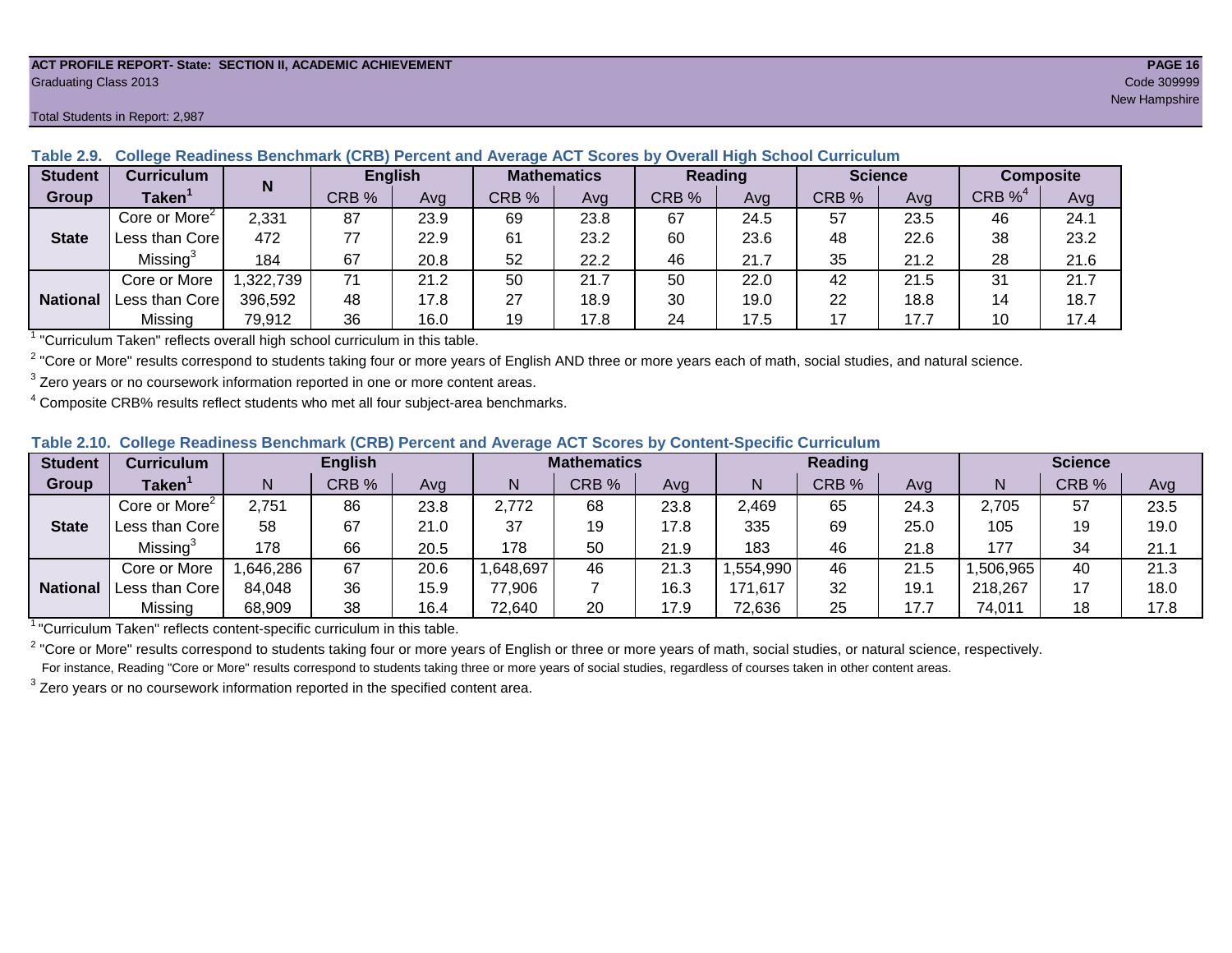Total Students in Report: 2,987

## Section III College Readiness and the Impact of Course Rigor

Beginning with the Graduating Class of 2013, all students whose scores are college reportable, both standard and extended time tests, are now included. Also beginning with the 2013 Graduating Class data, College Readiness Benchmarks for Reading and Science were updated to reflect the most recent college coursework research.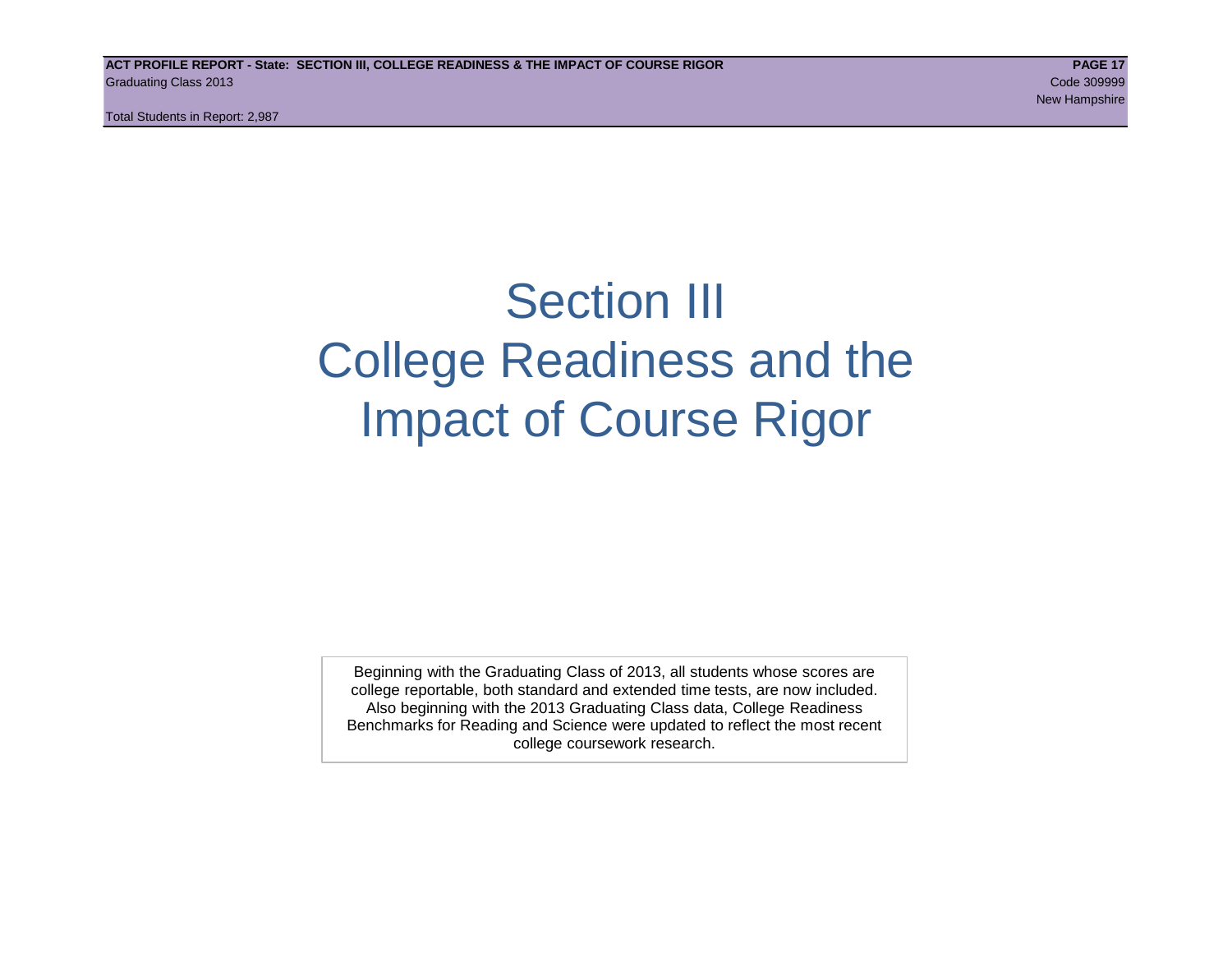#### **ACT PROFILE REPORT - State: SECTION III, COLLEGE READINESS & THE IMPACT OF COURSE RIGOR PAGE 18** Graduating Class 2013 Code 309999

Total Students in Report: 2,987

#### **Figure 3.1. Percent of Students Who Met ACT College Readiness Benchmark Scores by Race/Ethnicity: ENGLISH**



ACT English Benchmark Score = **18**

**□ Percent Ready DPercent Not Ready**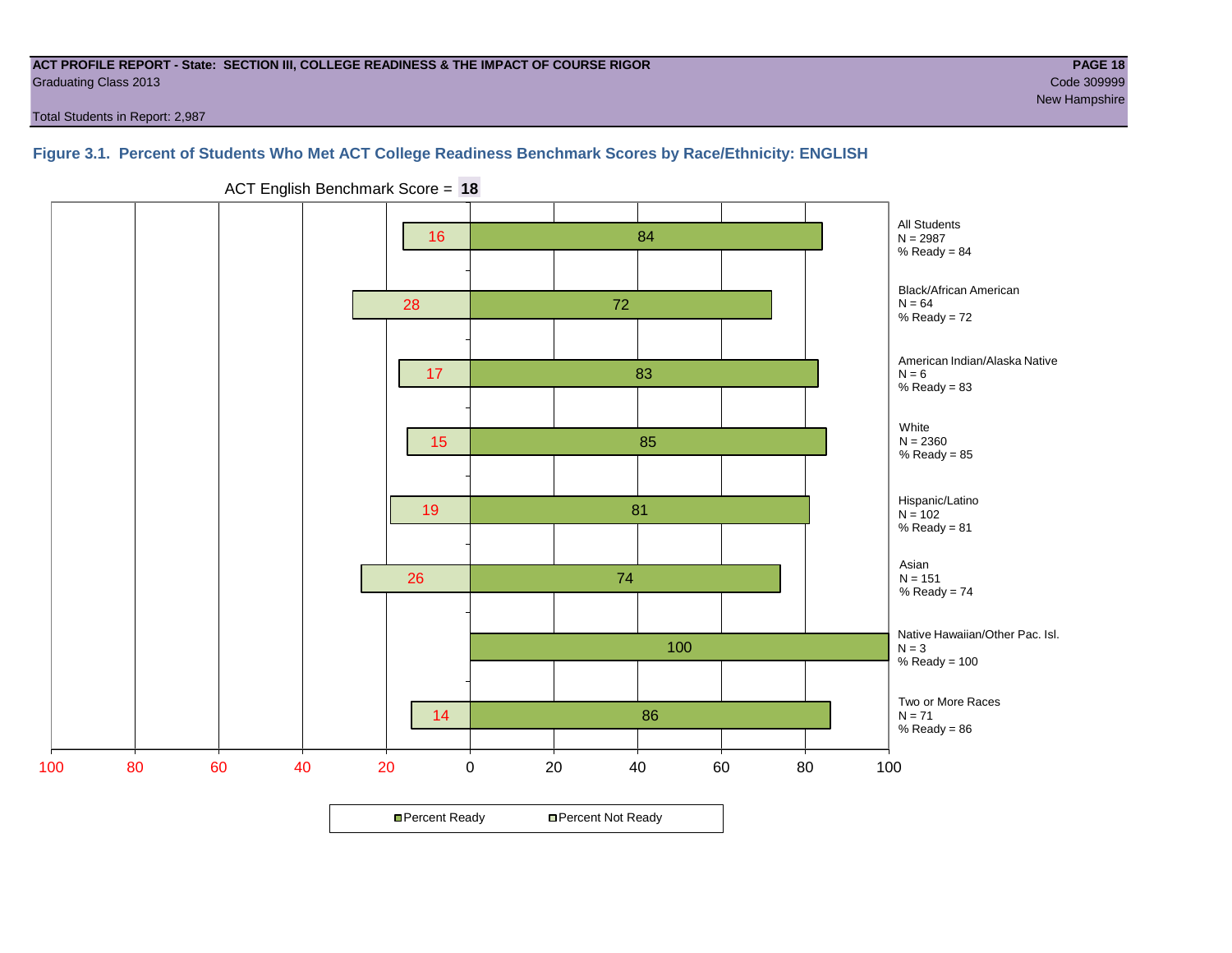#### **ACT PROFILE REPORT - State: SECTION III, COLLEGE READINESS & THE IMPACT OF COURSE RIGOR PAGE 19** Graduating Class 2013 Code 309999

Total Students in Report: 2,987

#### **Figure 3.2. Percent of Students Who Met ACT College Readiness Benchmark Scores by Race/Ethnicity: MATHEMATICS**



ACT Mathematics Benchmark Score = **22**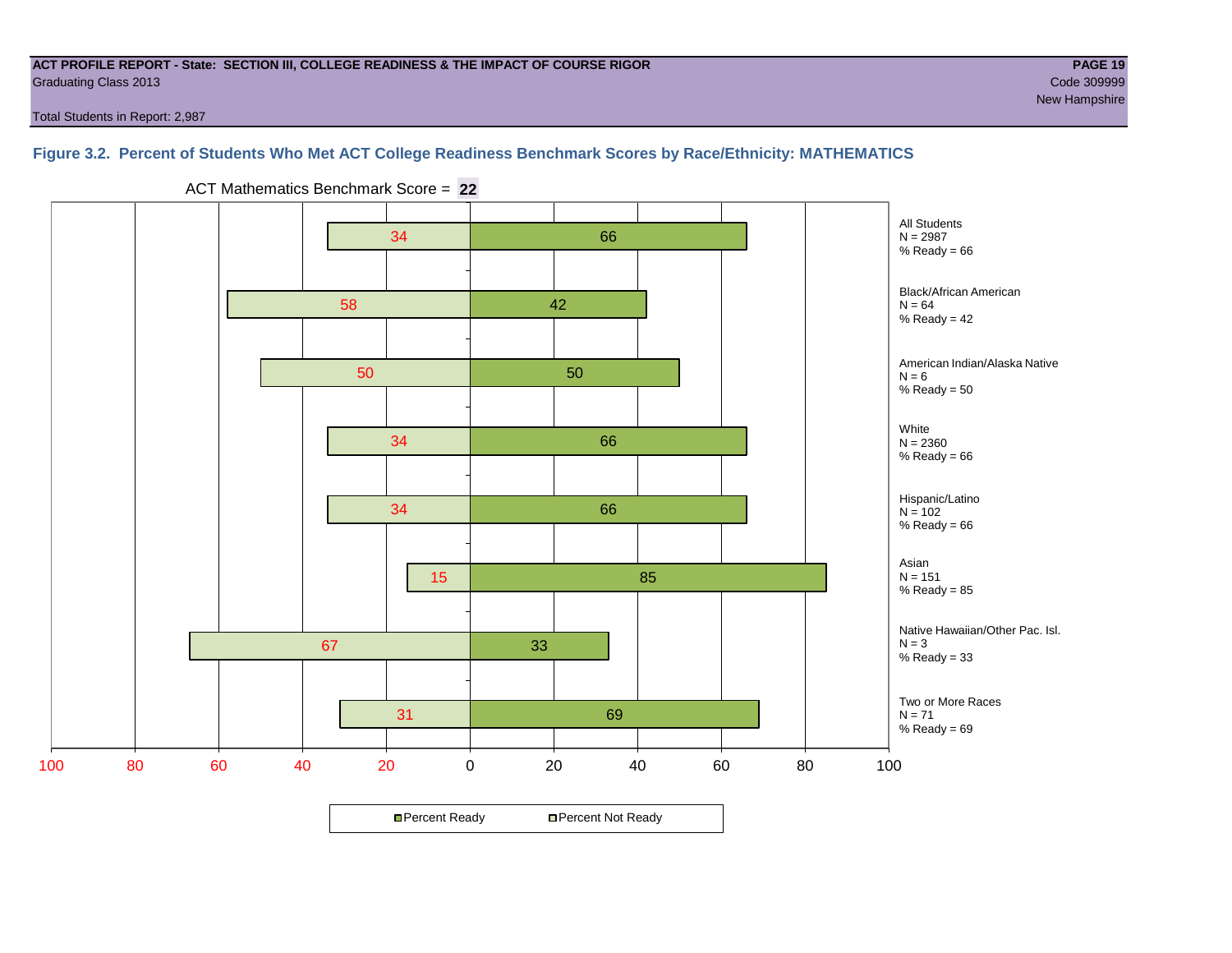#### **ACT PROFILE REPORT - State: SECTION III, COLLEGE READINESS & THE IMPACT OF COURSE RIGOR PAGE 20** Graduating Class 2013 Code 309999

Total Students in Report: 2,987

#### **Figure 3.3. Percent of Students Who Met ACT College Readiness Benchmark Scores by Race/Ethnicity: READING**



ACT Reading Benchmark Score = **22**

**□ Percent Ready DPercent Not Ready**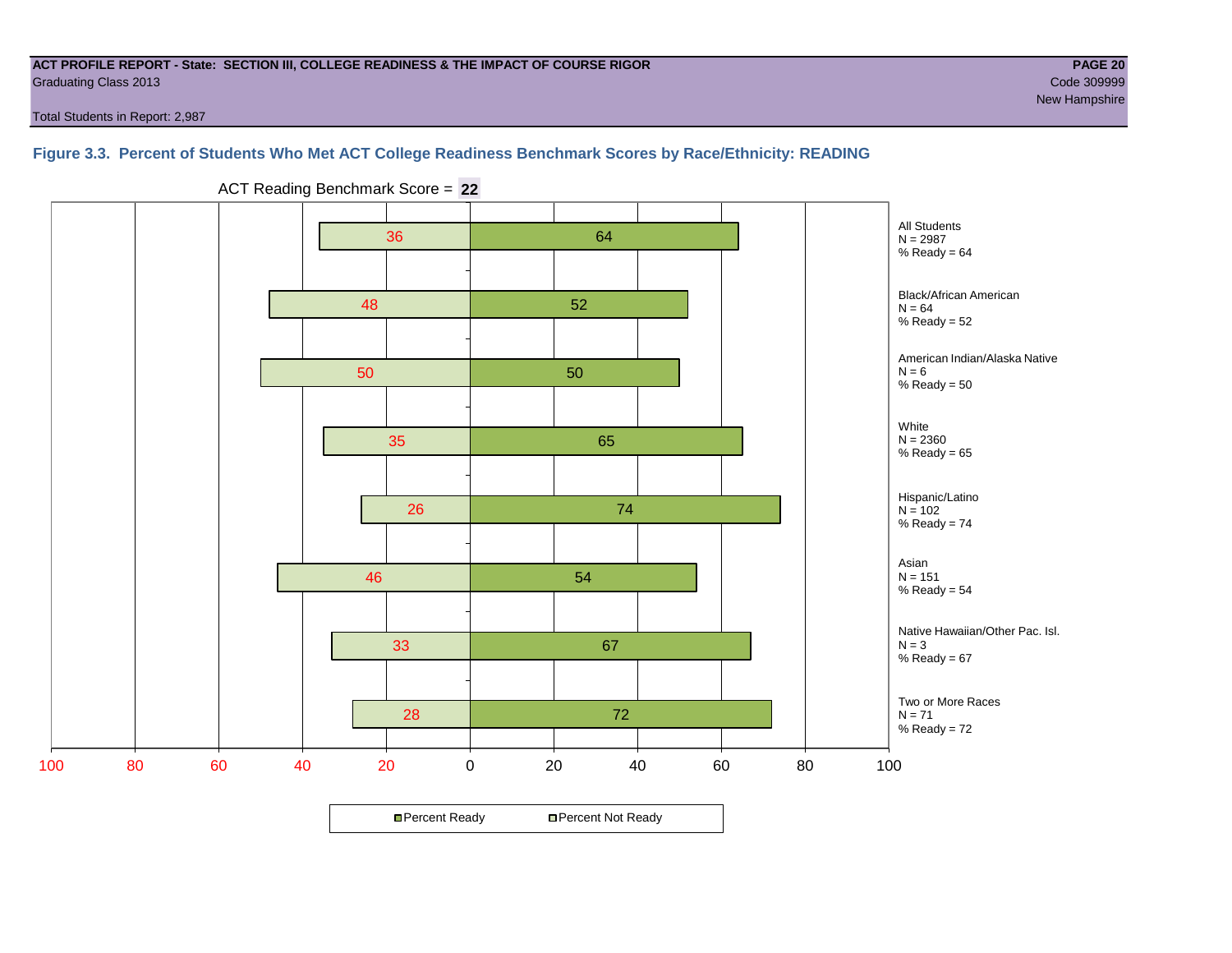#### **ACT PROFILE REPORT - State: SECTION III, COLLEGE READINESS & THE IMPACT OF COURSE RIGOR PAGE 21** Graduating Class 2013 Code 309999

Total Students in Report: 2,987

#### **Figure 3.4. Percent of Students Who Met ACT College Readiness Benchmark Scores by Race/Ethnicity: SCIENCE**



ACT Science Benchmark Score = **23**

**□ Percent Ready DPercent Not Ready**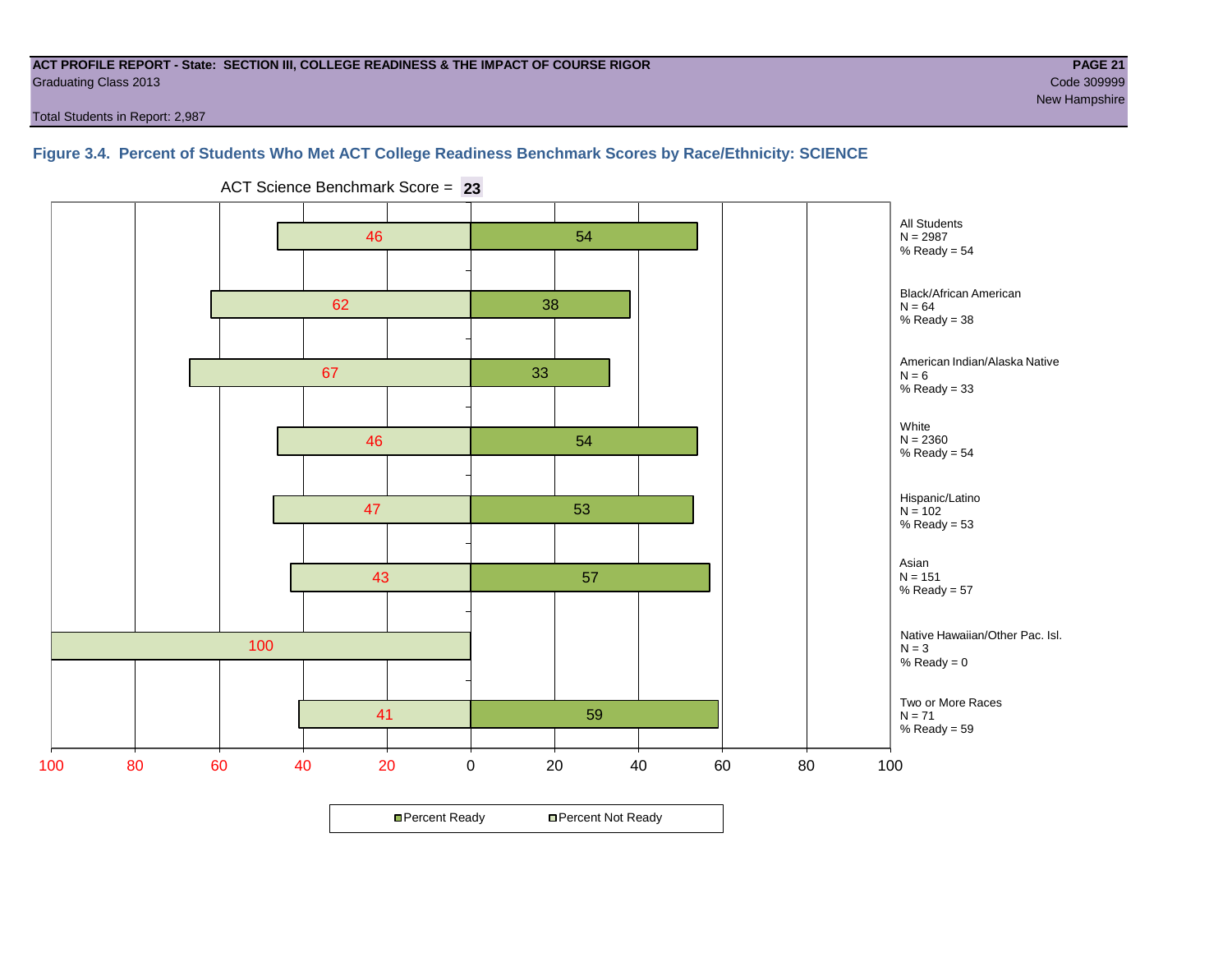#### **ACT PROFILE REPORT - State: SECTION III, COLLEGE READINESS & THE IMPACT OF COURSE RIGOR PAGE 22** Graduating Class 2013 Code 309999

Total Students in Report: 2,987

#### **Figure 3.5. Percent of Students Who Met ACT College Readiness Benchmark Scores by Race/Ethnicity: ALL FOUR**

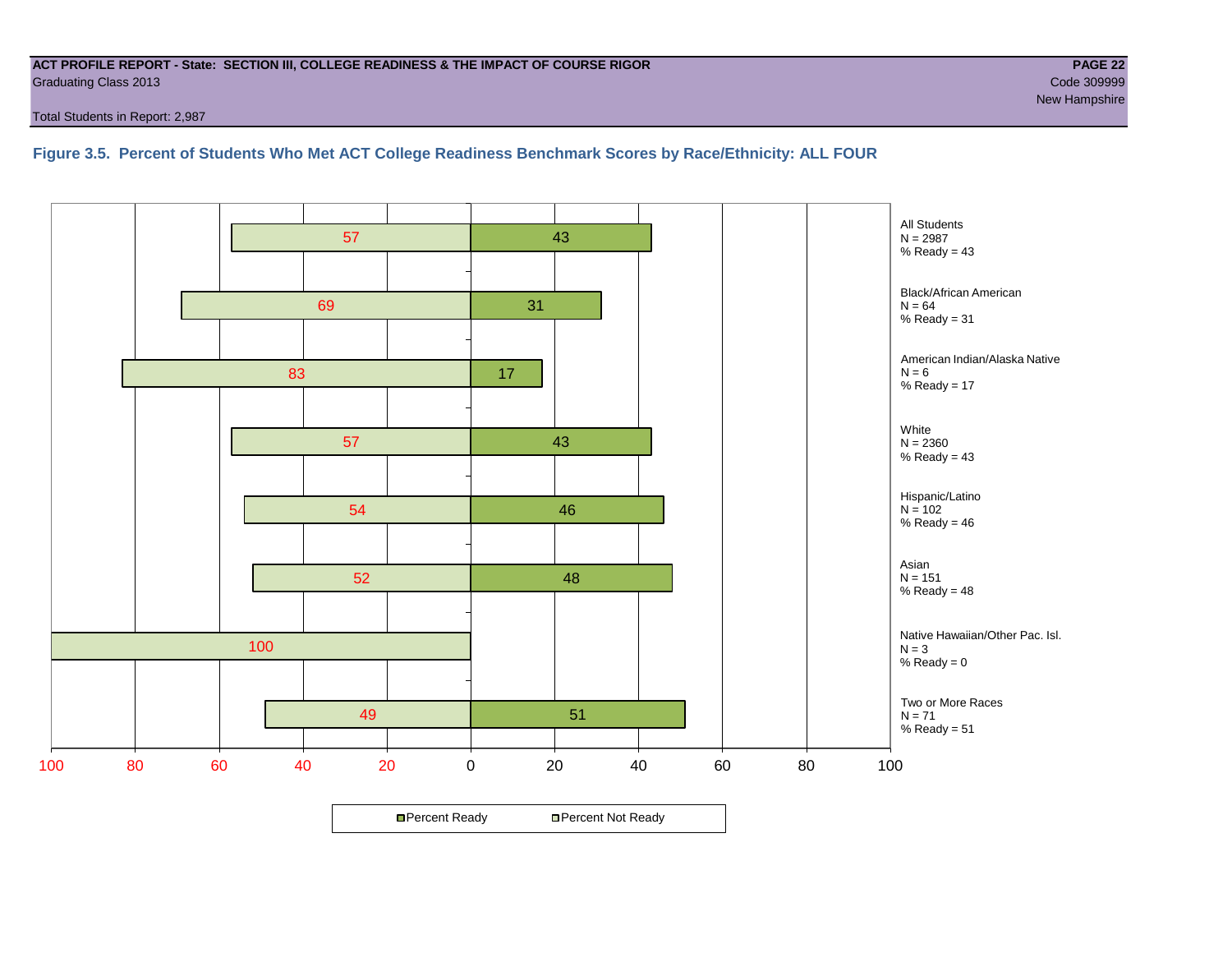#### **ACT PROFILE REPORT - State: SECTION III, COLLEGE READINESS & THE IMPACT OF COURSE RIGOR PAGE 23** Graduating Class 2013 Code 309999

Total Students in Report: 2,987

**Table 3.1. Average ACT Scores and Average ACT Score Changes by Common Course Patterns**

| <b>Course Pattern</b>                            |       |                | <b>All Students</b> |                     |              |                | <b>Males</b> |                          |              |                | <b>Females</b> |                        |
|--------------------------------------------------|-------|----------------|---------------------|---------------------|--------------|----------------|--------------|--------------------------|--------------|----------------|----------------|------------------------|
|                                                  |       |                | <b>ACT</b>          | <b>Course Value</b> |              |                | <b>ACT</b>   | <b>Course Value</b>      |              |                | <b>ACT</b>     | <b>Course Value</b>    |
| <b>ENGLISH COURSE PATTERN</b>                    | N.    | Percent        | English             | Added <sup>1</sup>  | $\mathsf{N}$ | Percent        | English      | Added                    | $\mathsf{N}$ | Percent        | English        | A d d e d <sup>1</sup> |
| Eng 9, Eng 10, Eng 11, Eng 12, & Other English   | 898   | 30             | 24.3                | 3.3                 | 361          | 27             | 23.6         | 4.5                      | 537          | 33             | 24.8           | 2.2                    |
| Eng 9, Eng 10, Eng 11, Eng 12                    | 1.853 | 62             | 23.6                | 2.6                 | 861          | 63             | 23.0         | 3.9                      | 992          | 61             | 24.1           | 1.5                    |
| Less than 4 years of English                     | 58    | $\overline{2}$ | 21.0                |                     | 26           | $\overline{2}$ | 19.1         | $\blacksquare$           | 32           | $\mathbf{2}$   | 22.6           |                        |
| Zero years / no English courses reported         | 178   | 6              | 20.5                |                     | 109          | 8              | 19.6         |                          | 67           | 4              | 22.0           |                        |
|                                                  |       |                | <b>ACT</b>          | <b>Course Value</b> |              |                | <b>ACT</b>   | <b>Course Value</b>      |              |                | <b>ACT</b>     | <b>Course Value</b>    |
| <b>MATHEMATICS COURSE PATTERN</b>                | N.    | Percent        | Math                | Added               | N            | Percent        | Math         | Added <sup>1</sup>       | N            | Percent        | <b>Math</b>    | $A$ dded <sup>1</sup>  |
| Alg 1, Alg 2, Geom, Trig, & Calc                 | 218   | $\overline{7}$ | 26.2                | 8.4                 | 99           | $\overline{7}$ | 26.1         | 9.3                      | 119          | $\overline{7}$ | 26.2           | 7.5                    |
| Alg 1, Alg 2, Geom, Trig, & Other Adv Math       | 262   | 9              | 22.8                | 5.0                 | 100          | $\overline{7}$ | 23.8         | 7.0                      | 162          | 10             | 22.3           | 3.6                    |
| Alg 1, Alg 2, Geom, & Trig                       | 115   | $\overline{4}$ | 21.5                | 3.7                 | 46           | 3              | 21.2         | 4.4                      | 69           | $\overline{4}$ | 21.7           | 3.0                    |
| Alg 1, Alg 2, Geom, & Other Adv Math             | 436   | 15             | 21.1                | 3.3                 | 164          | 12             | 21.4         | 4.6                      | 272          | 17             | 20.9           | 2.2                    |
| Other comb of 4 or more years of Math            | 1.417 | 47             | 25.7                | 7.9                 | 674          | 50             | 26.2         | 9.4                      | 743          | 46             | 25.2           | 6.5                    |
| Alg 1, Alg 2, & Geom                             | 182   | 6              | 17.8                | 0.0                 | 77           | 6              | 18.0         | 1.2                      | 105          | 6              | 17.7           | $-1.0$                 |
| Other comb of 3 or 3.5 years of Math             | 142   | 5              | 21.6                | 3.8                 | 72           | 5              | 21.6         | 4.8                      | 70           | 4              | 21.6           | 2.9                    |
| Less than 3 years of Math                        | 37    |                | 17.8                |                     | 16           | $\overline{1}$ | 16.8         | $\sim$                   | 21           | 1              | 18.7           |                        |
| Zero years / no Math courses reported            | 178   | 6              | 21.9                |                     | 109          | 8              | 22.0         | $\overline{\phantom{a}}$ | 67           | 4              | 21.8           |                        |
|                                                  |       |                | <b>ACT</b>          | <b>Course Value</b> |              |                | <b>ACT</b>   | <b>Course Value</b>      |              |                | <b>ACT</b>     | <b>Course Value</b>    |
| SOCIAL SCIENCE COURSE PATTERN                    | N.    | Percent        | Reading             | Added <sup>1</sup>  | N            | Percent        | Reading      | Added                    | N            | Percent        | Reading        | A d d e d <sup>1</sup> |
| US Hist, World Hist, Am Gov, & Other Hist        | 89    | 3              | 25.3                | 0.3                 | 44           | 3              | 24.8         | 0.5                      | 45           | 3              | 25.8           | 0.3                    |
| Other comb of 4 or more years Social Science     | 1,585 | 53             | 24.2                | $-0.8$              | 699          | 52             | 23.6         | $-0.7$                   | 886          | 54             | 24.6           | $-0.9$                 |
| US Hist, World Hist, & Am Gov                    | 34    | $\mathbf{1}$   | 25.3                | 0.3                 | 13           | $\mathbf{1}$   | 25.3         | 1.0                      | 21           | 1              | 25.3           | $-0.2$                 |
| Other comb of 3 or 3.5 years of Social Science   | 761   | 25             | 24.3                | $-0.7$              | 331          | 24             | 24.1         | $-0.2$                   | 430          | 26             | 24.4           | $-1.1$                 |
| Less than 3 years of Social Science              | 335   | 11             | 25.0                |                     | 158          | 12             | 24.3         | $\sim$                   | 177          | 11             | 25.5           |                        |
| Zero years / no Social Science courses reported  | 183   | 6              | 21.8                |                     | 112          | 8              | 21.1         | $\overline{\phantom{a}}$ | 69           | 4              | 22.9           | $\overline{a}$         |
|                                                  |       |                | <b>ACT</b>          | <b>Course Value</b> |              |                | <b>ACT</b>   | <b>Course Value</b>      |              |                | <b>ACT</b>     | <b>Course Value</b>    |
| <b>INATURAL SCIENCE COURSE PATTERN</b>           | N.    | Percent        | Science             | Added <sup>1</sup>  | N            | Percent        | Science      | Added <sup>1</sup>       | N            | Percent        | Science        | A d d e d <sup>1</sup> |
| Gen Sci <sup>2</sup> , Bio, Chem, & Phys         | 1.843 | 62             | 24.1                | 5.1                 | 876          | 65             | 24.4         | 5.0                      | 967          | 59             | 23.8           | 5.1                    |
| Bio, Chem, Phys                                  | 198   | $\overline{7}$ | 25.0                | 6.0                 | 90           | $\overline{7}$ | 25.9         | 6.5                      | 108          | $\overline{7}$ | 24.2           | 5.5                    |
| Gen Sci <sup>2</sup> , Bio, Chem                 | 609   | 20             | 21.5                | 2.5                 | 202          | 15             | 21.5         | 2.1                      | 407          | 25             | 21.6           | 2.9                    |
| Other comb of 3 years of Natural Science         | 55    | 2              | 22.5                | 3.5                 | 37           | $\sqrt{3}$     | 22.2         | 2.8                      | 18           | $\mathbf{1}$   | 23.2           | 4.5                    |
| Less than 3 years of Natural Science             | 105   | 4              | 19.0                |                     | 44           | 3              | 19.4         |                          | 61           | 4              | 18.7           |                        |
| Zero years / no Natural Science courses reported | 177   | 6              | 21.1                |                     | 108          | 8              | 20.7         | $\sim$                   | 67           | 4              | 21.6           |                        |

<sup>1</sup>Course value added is defined as the average ACT score change compared to course sequences in which students took

less than four years of English or less than three years of Mathematics, Social Science or Natural Science.

<sup>2</sup>Includes General, Physical and Earth Sciences.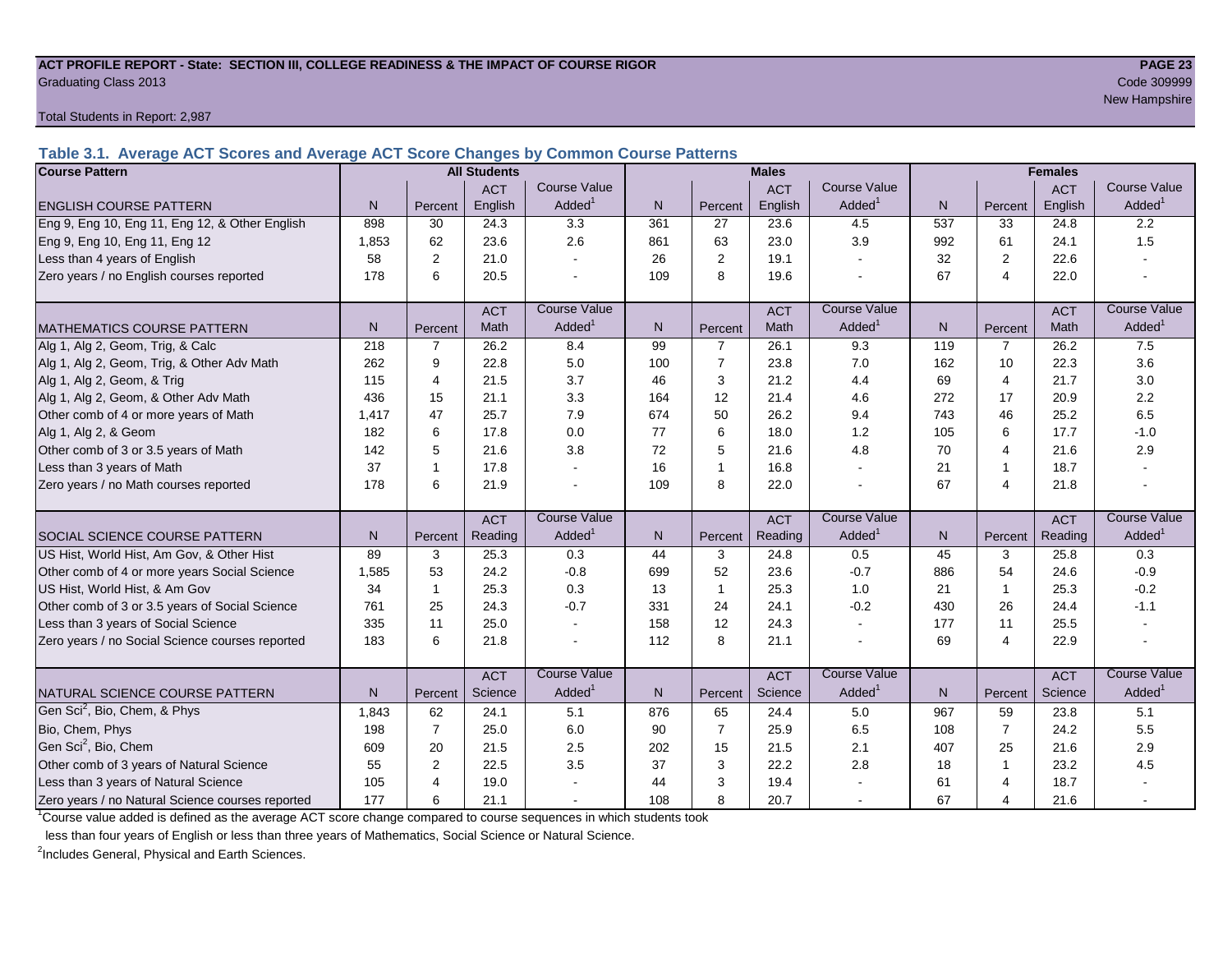## ACT PROFILE REPORT - State: SECTION III, COLLEGE READINESS & THE IMPACT OF COURSE RIGOR **PAGE 24** Graduating Class 2013 Code 309999

New Hampshire (New Hampshire ) and the contract of the contract of the contract of the contract of the contract of the contract of the contract of the contract of the contract of the contract of the contract of the contrac

Total Students in Report: 2,987

#### **Table 3.2. College Readiness Percents by Common Course Patterns**

| <b>Course Pattern</b>                            |              |                       | <b>State</b> |                  | <b>National</b> |                       |         |                  |  |  |
|--------------------------------------------------|--------------|-----------------------|--------------|------------------|-----------------|-----------------------|---------|------------------|--|--|
|                                                  |              | <b>Percent Taking</b> | Avg ACT      | Percent Who Met  |                 | <b>Percent Taking</b> | Avg ACT | Percent Who Met  |  |  |
| <b>ENGLISH COURSE PATTERN</b>                    | $\mathsf{N}$ | Pattern               | English      | <b>Benchmark</b> | ${\sf N}$       | Pattern               | English | <b>Benchmark</b> |  |  |
| Eng 9, Eng 10, Eng 11, Eng 12, & Other English   | 898          | 30                    | 24.3         | 87               | 380,375         | 21                    | 21.6    | 73               |  |  |
| Eng 9, Eng 10, Eng 11, Eng 12                    | 1,853        | 62                    | 23.6         | 85               | 1,265,911       | 70                    | 20.3    | 65               |  |  |
| Less than 4 years of English                     | 58           | 2                     | 21.0         | 67               | 84,048          | 5                     | 15.9    | 36               |  |  |
| Zero years / no English courses reported         | 178          | 6                     | 20.5         | 66               | 68,909          | 4                     | 16.4    | 38               |  |  |
|                                                  |              |                       |              |                  |                 |                       |         |                  |  |  |
|                                                  |              | <b>Percent Taking</b> | Avg ACT      | Percent Who Met  |                 | <b>Percent Taking</b> | Avg ACT | Percent Who Met  |  |  |
| <b>MATHEMATICS COURSE PATTERN</b>                | N            | Pattern               | Math         | <b>Benchmark</b> | $\mathsf{N}$    | Pattern               | Math    | <b>Benchmark</b> |  |  |
| Alg 1, Alg 2, Geom, Trig, & Calc                 | 218          | 7                     | 26.2         | 89               | 113,999         | 6                     | 23.8    | 68               |  |  |
| Alg 1, Alg 2, Geom, Trig, & Other Adv Math       | 262          | 9                     | 22.8         | 66               | 155,095         | 9                     | 21.9    | 56               |  |  |
| Alg 1, Alg 2, Geom, & Trig                       | 115          | 4                     | 21.5         | 52               | 119,993         | 7                     | 19.4    | 32               |  |  |
| Alg 1, Alg 2, Geom, & Other Adv Math             | 436          | 15                    | 21.1         | 50               | 336,291         | 19                    | 19.6    | 32               |  |  |
| Other comb of 4 or more years of Math            | 1,417        | 47                    | 25.7         | 81               | 610,720         | 34                    | 23.6    | 65               |  |  |
| Alg 1, Alg 2, & Geom                             | 182          | 6                     | 17.8         | 14               | 223,733         | 12                    | 17.2    | 11               |  |  |
| Other comb of 3 or 3.5 years of Math             | 142          | 5                     | 21.6         | 49               | 88,866          | 5                     | 19.7    | 34               |  |  |
| Less than 3 years of Math                        | 37           |                       | 17.8         | 19               | 77,906          | 4                     | 16.3    | $\overline{7}$   |  |  |
| Zero years / no Math courses reported            | 178          | 6                     | 21.9         | 50               | 72,640          | 4                     | 17.9    | 20               |  |  |
|                                                  |              |                       |              |                  |                 |                       |         |                  |  |  |
|                                                  |              | <b>Percent Taking</b> | Avg ACT      | Percent Who Met  |                 | <b>Percent Taking</b> | Avg ACT | Percent Who Met  |  |  |
| SOCIAL SCIENCE COURSE PATTERN                    | $\mathsf{N}$ | Pattern               | Reading      | <b>Benchmark</b> | $\mathsf{N}$    | Pattern               | Reading | <b>Benchmark</b> |  |  |
| US Hist, World Hist, Am Gov, & Other Hist        | 89           | 3                     | 25.3         | 70               | 50,989          | 3                     | 22.2    | 51               |  |  |
| Other comb of 4 or more years Social Science     | 1,585        | 53                    | 24.2         | 65               | 908,394         | 50                    | 22.0    | 50               |  |  |
| US Hist, World Hist, & Am Gov                    | 34           | 1                     | 25.3         | 74               | 106,021         | 6                     | 19.5    | 34               |  |  |
| Other comb of 3 or 3.5 years of Social Science   | 761          | 25                    | 24.3         | 64               | 489,586         | 27                    | 21.0    | 43               |  |  |
| Less than 3 years of Social Science              | 335          | 11                    | 25.0         | 69               | 171,617         | 10                    | 19.1    | 32               |  |  |
| Zero years / no Social Science courses reported  | 183          | 6                     | 21.8         | 46               | 72,636          | 4                     | 17.7    | 25               |  |  |
|                                                  |              |                       |              |                  |                 |                       |         |                  |  |  |
|                                                  |              | <b>Percent Taking</b> | Avg ACT      | Percent Who Met  |                 | <b>Percent Taking</b> | Avg ACT | Percent Who Met  |  |  |
| NATURAL SCIENCE COURSE PATTERN                   | N            | Pattern               | Science      | <b>Benchmark</b> | N               | Pattern               | Science | <b>Benchmark</b> |  |  |
| Gen Sci <sup>1</sup> , Bio, Chem, & Phys         | 1,843        | 62                    | 24.1         | 61               | 767,293         | 43                    | 21.9    | 46               |  |  |
| Bio, Chem, Phys                                  | 198          | $\overline{7}$        | 25.0         | 73               | 183,685         | 10                    | 23.0    | 54               |  |  |
| Gen Sci <sup>1</sup> , Bio, Chem                 | 609          | 20                    | 21.5         | 40               | 504,165         | 28                    | 19.9    | 28               |  |  |
| Other comb of 3 years of Natural Science         | 55           | $\overline{2}$        | 22.5         | 45               | 51,822          | 3                     | 19.1    | 25               |  |  |
| Less than 3 years of Natural Science             | 105          | 4                     | 19.0         | 19               | 218,267         | 12                    | 18.0    | 17               |  |  |
| Zero years / no Natural Science courses reported | 177          | 6                     | 21.1         | 34               | 74,011          | 4                     | 17.8    | 18               |  |  |

<sup>1</sup>Includes General, Physical and Earth Sciences.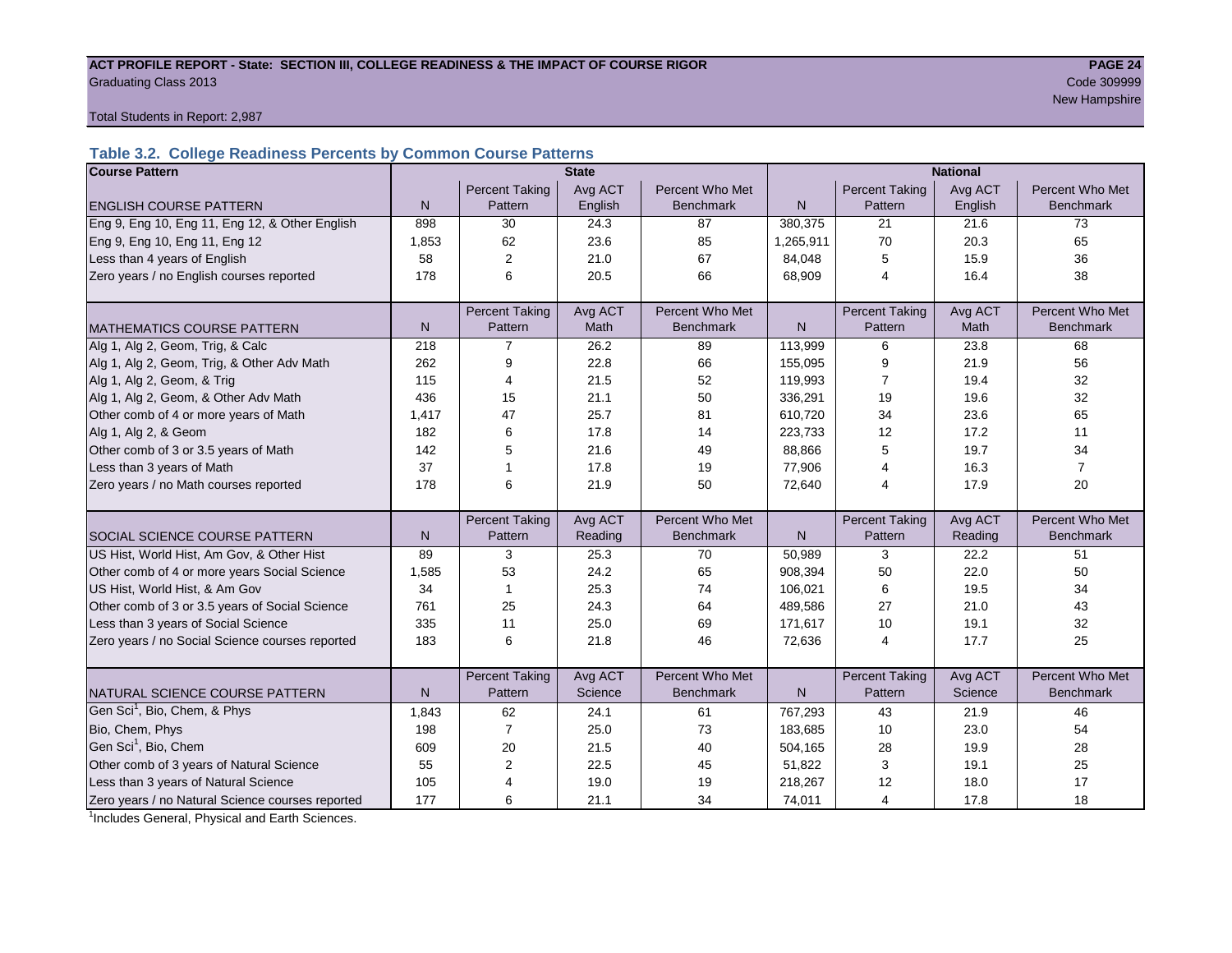Total Students in Report: 2,987

## Section IV Career and Educational Aspirations

Beginning with the Graduating Class of 2013, all students whose scores are college reportable, both standard and extended time tests, are now included. Also beginning with the 2013 Graduating Class data, College Readiness Benchmarks for Reading and Science were updated to reflect the most recent college coursework research.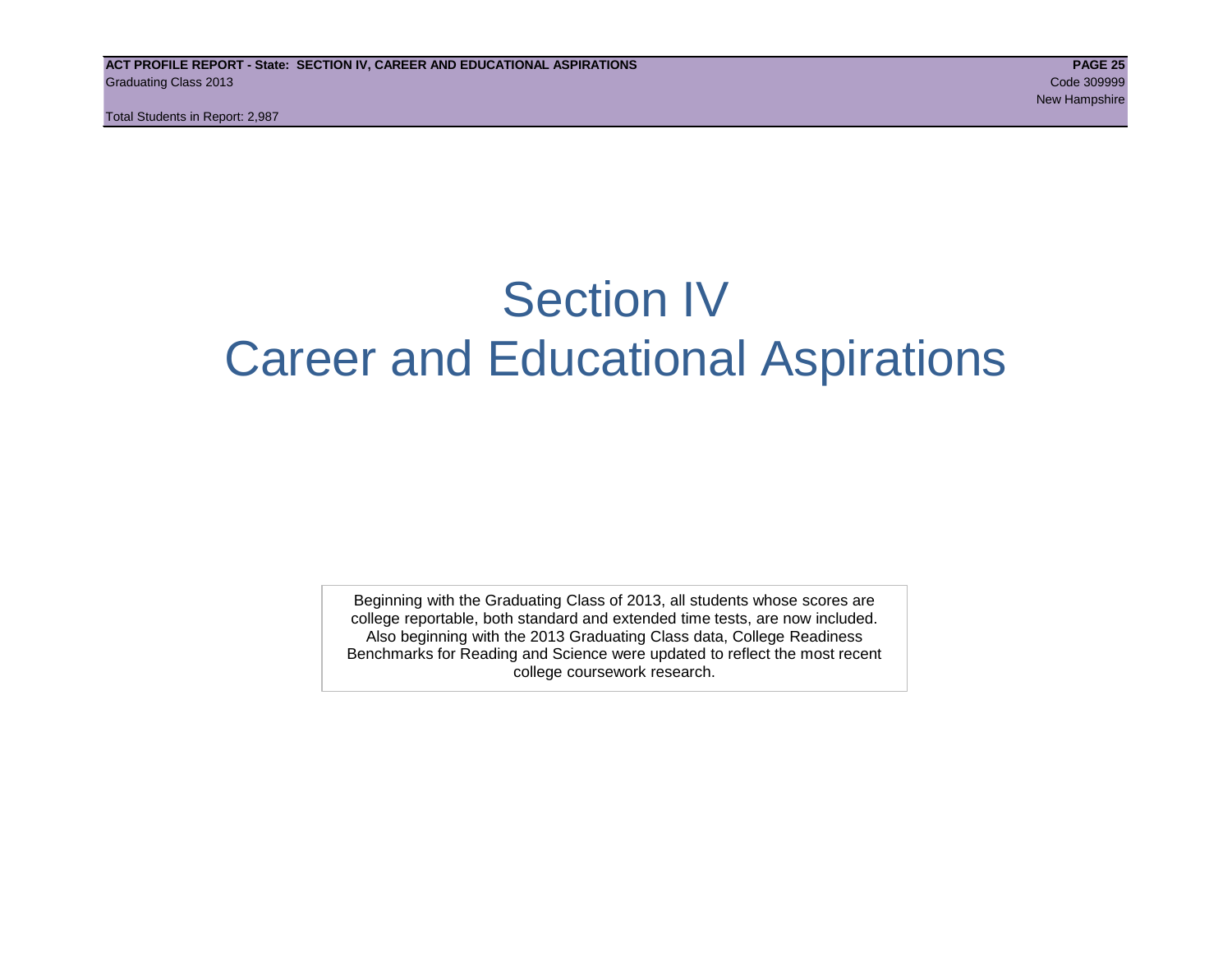#### **ACT PROFILE REPORT - State: SECTION IV, CAREER AND EDUCATIONAL ASPIRATIONS PAGE 26** Graduating Class 2013 Code 309999

New Hampshire (New Hampshire ) and the contract of the contract of the contract of the contract of the contract of the contract of the contract of the contract of the contract of the contract of the contract of the contrac

#### Total Students in Report: 2,987

**Table 4.1. Distribution of Planned Educational Majors for All Students by College Plans**

|                                              |                | <b>All Students</b> |         |          | Plan on 2 Years or Less of College |         | Plan on 4 Years or More of College |                      |         |  |
|----------------------------------------------|----------------|---------------------|---------|----------|------------------------------------|---------|------------------------------------|----------------------|---------|--|
|                                              |                |                     | Avg ACT |          |                                    | Avg ACT |                                    |                      | Avg ACT |  |
| <b>Planned Educational Major</b>             | N <sup>1</sup> | Percent $2$         | Comp    | N        | Percent <sup>2</sup>               | Comp    | N <sub>1</sub>                     | Percent <sup>2</sup> | Comp    |  |
| Agriculture & Natural Resources Conservation | 41             |                     | 21.9    | 2        | 7                                  | 21.5    | 37                                 | $\mathfrak{p}$       | 22.0    |  |
| Architecture                                 | 20             |                     | 23.0    | $\Omega$ | $\Omega$                           |         | 16                                 |                      | 22.8    |  |
| Area, Ethnic, & Multidisciplinary Studies    | 9              | $\Omega$            | 26.4    |          | $\Omega$                           |         |                                    | 0                    | 26.3    |  |
| Arts: Visual & Performing                    | 133            | 4                   | 23.1    |          |                                    | 30.0    | 114                                | 5                    | 23.0    |  |
| <b>Business</b>                              | 321            | 11                  | 22.4    | 3        | 11                                 | 14.0    | 271                                | 11                   | 22.5    |  |
| Communications                               | 107            | 4                   | 23.9    | $\Omega$ | $\Omega$                           |         | 94                                 | 4                    | 23.7    |  |
| Community, Family, & Personal Services       | 26             |                     | 21.0    | 2        |                                    | 17.0    | 22                                 |                      | 21.7    |  |
| <b>Computer Science &amp; Mathematics</b>    | 82             | 3                   | 25.0    |          |                                    | 14.0    | 74                                 | 3                    | 24.9    |  |
| Education                                    | 143            | 5                   | 22.3    |          |                                    | 20.0    | 126                                | 5                    | 22.3    |  |
| Engineering                                  | 299            | 10                  | 25.7    |          |                                    | 15.0    | 261                                | 11                   | 25.6    |  |
| Engineering Technology & Drafting            | 13             | $\Omega$            | 23.4    |          | $\boldsymbol{\Delta}$              | 21.0    | 12                                 | $\Omega$             | 23.6    |  |
| English & Foreign Languages                  | 60             | 2                   | 26.1    | $\Omega$ | $\Omega$                           |         | 51                                 | 2                    | 25.7    |  |
| Health Administration & Assisting            | 17             |                     | 20.9    | $\Omega$ | $\Omega$                           |         | 13                                 |                      | 21.2    |  |
| Health Sciences & Technologies               | 392            | 13                  | 23.1    | 6        | 22                                 | 18.8    | 353                                | 15                   | 23.2    |  |
| Philosophy, Religion, & Theology             | 10             | 0                   | 23.7    |          | 4                                  | 18.0    | 9                                  | $\Omega$             | 24.3    |  |
| Repair, Production, & Construction           |                | $\Omega$            | 16.6    | 3        | 11                                 | 17.0    | $\overline{\mathbf{4}}$            | $\Omega$             | 16.3    |  |
| Sciences: Biological & Physical              | 345            | 12                  | 25.6    |          | $\Omega$                           |         | 310                                | 13                   | 25.6    |  |
| Social Sciences & Law                        | 268            | 9                   | 24.1    |          |                                    | 13.0    | 239                                | 10                   | 24.0    |  |
| Undecided                                    | 522            | 17                  | 23.9    |          | 15                                 | 17.8    | 387                                | 16                   | 23.7    |  |
| No Response                                  | 172            | 6                   | 21.3    | 0        | 0                                  |         | 10                                 | 0                    | 21.5    |  |

1 2-Year and 4-Year "N" counts do not reflect "Missing" and "Other" college plans, therefore they may not add up to the N count for All Students.

<sup>2</sup> Percent of students tested within College Plan groups (All Students, 2-Year, 4-Year).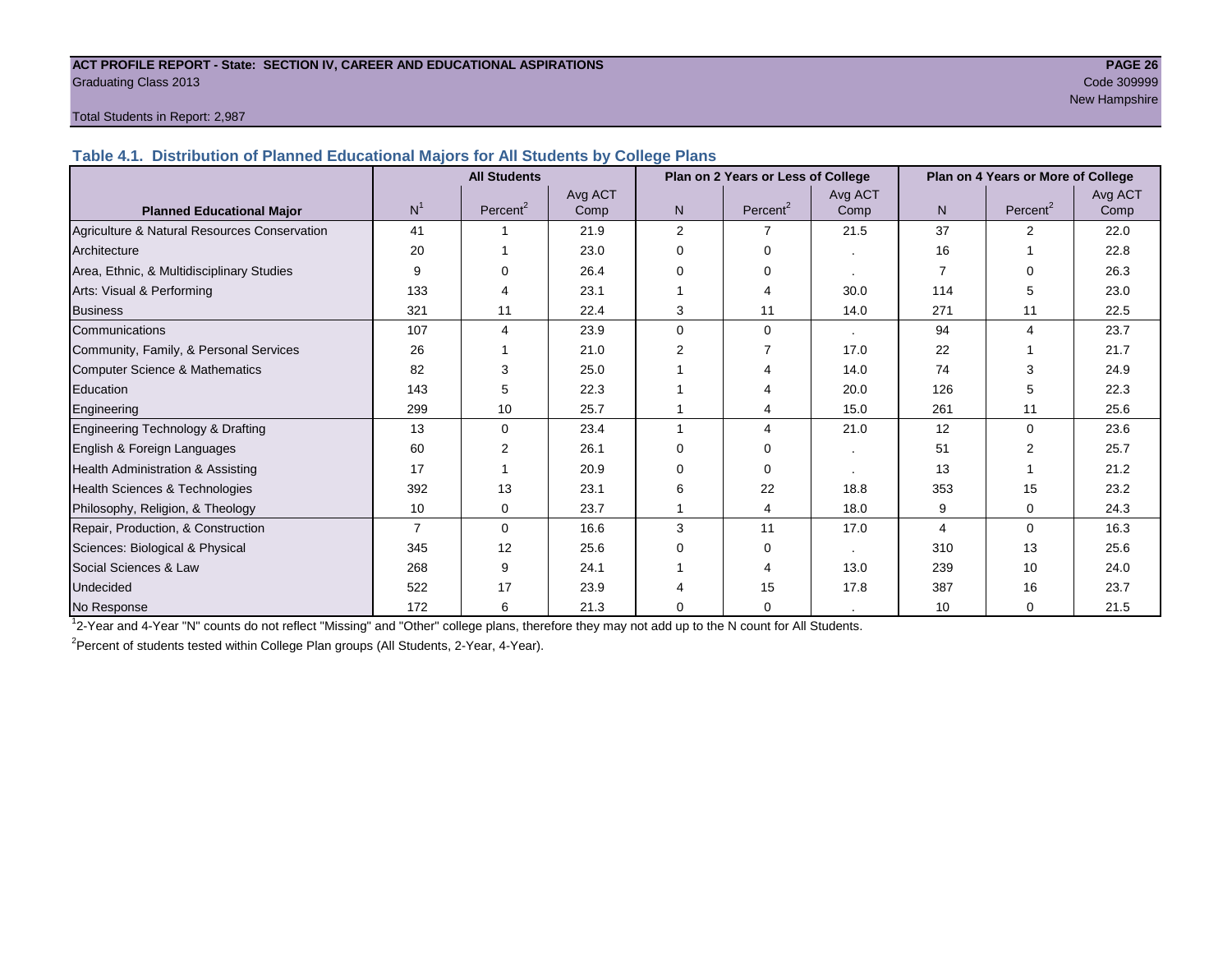## **ACT PROFILE REPORT - State: SECTION IV, CAREER AND EDUCATIONAL ASPIRATIONS PAGE 27** Graduating Class 2013 Code 309999

#### Total Students in Report: 2,987

#### **Table 4.2. Average ACT Composite Scores for Racial/Ethnic Groups by Post-Secondary Educational Aspirations**

| <b>Educational Degree</b> | <b>All Racial/Ethnic Groups</b><br><b>Combined</b> |         | <b>Black/African American</b> |         |    | American Indian/ Alaska Native |     | White   | Hispanic/Latino |         |  |
|---------------------------|----------------------------------------------------|---------|-------------------------------|---------|----|--------------------------------|-----|---------|-----------------|---------|--|
| <b>Aspirations</b>        | N.                                                 | Average | N.                            | Average | N. | Average                        | N.  | Average | N               | Average |  |
| Voc-Tech                  |                                                    | 16.1    |                               | 13.0    |    |                                |     | 16.3    |                 | 18.0    |  |
| 2-yr College Degree       | 18                                                 | 18.9    |                               |         |    |                                | 16  | 18.7    |                 |         |  |
| <b>Bachelors Degree</b>   | 1,040                                              | 22.0    | 12                            | 19.1    |    | 20.3                           | 907 | 22.1    | 27              | 21.2    |  |
| <b>Graduate Study</b>     | 788                                                | 24.7    |                               | 23.4    |    | 25.0                           | 676 | 24.6    | 24              | 25.0    |  |
| Prof. Level Degree        | 582                                                | 26.0    | 22                            | 22.2    |    |                                | 416 | 26.1    | 33              | 26.7    |  |
| Other                     | 21                                                 | 21.0    |                               |         |    |                                | 18  | 21.4    |                 |         |  |
| No Response               | 529                                                | 23.7    | 22                            | 23.3    |    | 32.0                           | 320 | 23.8    |                 | 22.5    |  |

| <b>Educational Degree</b> | <b>All Racial/Ethnic Groups</b><br><b>Combined</b> |         | Asian |         |              | <b>Native Hawaiian/</b><br><b>Other Pacific Islander</b> |           | Two or more races | Prefer not to respond/<br><b>No Response</b> |         |  |
|---------------------------|----------------------------------------------------|---------|-------|---------|--------------|----------------------------------------------------------|-----------|-------------------|----------------------------------------------|---------|--|
| <b>Aspirations</b>        | N                                                  | Average | N     | Average | Average<br>N |                                                          | N         | Average           | N                                            | Average |  |
| Voc-Tech                  |                                                    | 16.1    |       |         |              |                                                          |           |                   |                                              |         |  |
| 2-yr College Degree       | 18                                                 | 18.9    |       | 14.0    |              |                                                          |           |                   |                                              | 27.0    |  |
| <b>Bachelors Degree</b>   | 1,040                                              | 22.0    | 23    | 22.2    |              | 16.0                                                     | 21        | 22.7              | 46                                           | 22.6    |  |
| Graduate Study            | 788                                                | 24.7    | 34    | 25.2    |              |                                                          | 14        | 24.8              | 31                                           | 25.9    |  |
| Prof. Level Degree        | 582                                                | 26.0    | 44    | 27.2    |              | 20.0                                                     | 21<br>∠ ا | 25.4              | 45                                           | 26.6    |  |
| Other                     | 21                                                 | 21.0    |       | 20.0    |              |                                                          |           |                   |                                              | 17.5    |  |
| No Response               | 529                                                | 23.7    | 48    | 23.1    |              | 24.0                                                     | 15        | 26.4              | 105                                          | 23.8    |  |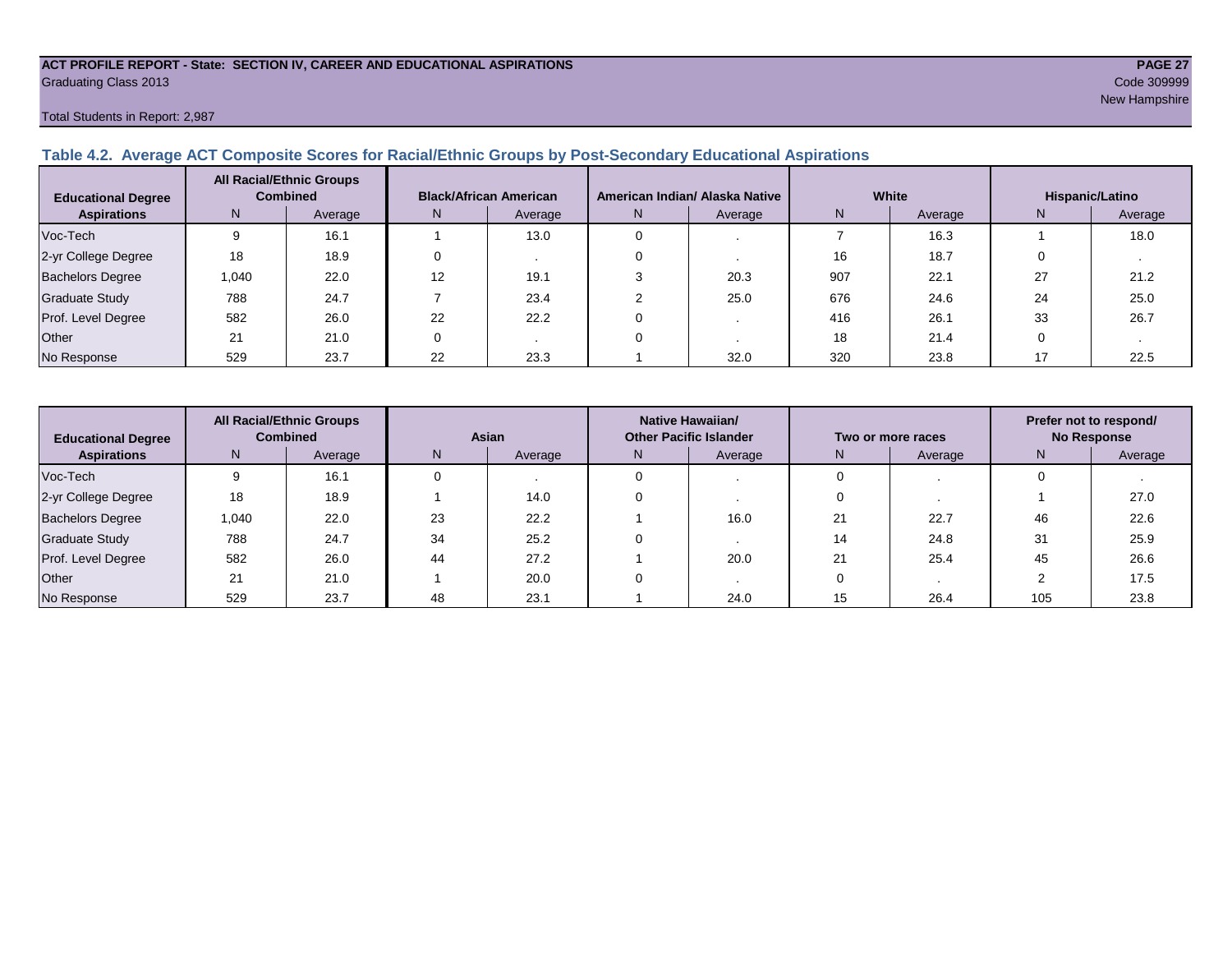## **ACT PROFILE REPORT - State: SECTION IV, CAREER AND EDUCATIONAL ASPIRATIONS PAGE 28** Graduating Class 2013 Code 309999

#### Total Students in Report: 2,987

#### **Table 4.3. Students' Score Report Preferences at Time of Testing**

|                                          |                      |                           |                                           |         | <b>Percent of Students in</b> |                |                |                   |                         |                 |                         |
|------------------------------------------|----------------------|---------------------------|-------------------------------------------|---------|-------------------------------|----------------|----------------|-------------------|-------------------------|-----------------|-------------------------|
|                                          |                      | <b>Number of Students</b> | <b>College Readiness Standards Ranges</b> |         |                               |                |                |                   |                         |                 |                         |
|                                          |                      |                           |                                           | 2nd-6th |                               |                |                |                   |                         |                 |                         |
| Name                                     | <b>State</b>         | Total                     | 1st Choice                                | Choice  | $01 - 12$                     | $13 - 15$      |                | 16-19 20-23 24-27 |                         | 28-32           | 33-36                   |
| UNIVERSITY OF NEW HAMPSHIRE              | New Hampshire        | 332                       | 119                                       | 213     | $\Omega$                      | 6              | 20             | 30                | 28                      | 15              |                         |
| NORTHEASTERN UNIVERSITY                  | <b>Massachusetts</b> | 113                       | 31                                        | 82      | $\Omega$                      | 0              | 3              | 19                | 47                      | 27              | 5                       |
| PLYMOUTH STATE UNIVERSITY                | New Hampshire        | 97                        | 17                                        | 80      | $\mathbf 1$                   | 10             | 39             | 32                | 15                      | $\overline{2}$  | $\Omega$                |
| <b>KEENE STATE COLLEGE</b>               | New Hampshire        | 89                        | 16                                        | 73      | $\overline{2}$                | 13             | 30             | 28                | 21                      | 4               | 0                       |
| UNIVERSITY OF VERMONT                    | Vermont              | 68                        | 15                                        | 53      | $\mathbf 0$                   | $\mathbf{1}$   | $\overline{7}$ | 28                | 40                      | 24              | 0                       |
| <b>BOSTON COLLEGE</b>                    | <b>Massachusetts</b> | 61                        | 30                                        | 31      | $\Omega$                      | $\overline{0}$ | 8              | 11                | 39                      | 38              | 3                       |
| <b>BOSTON UNIVERSITY</b>                 | Massachusetts        | 60                        | 16                                        | 44      | $\mathbf{0}$                  | $\overline{2}$ | 8              | 18                | 52                      | 18              | $\overline{2}$          |
| <b>QUINNIPIAC UNIVERSITY</b>             | Connecticut          | 59                        | 9                                         | 50      | $\Omega$                      | $\overline{2}$ | 19             | 31                | 32                      | 15              | $\overline{2}$          |
| UNIVERSITY OF NEW ENGLAND                | Maine                | 54                        | 18                                        | 36      | $\overline{0}$                | $\overline{2}$ | 19             | 43                | 26                      | 11              | $\Omega$                |
| <b>NCAA ELIGIBILITY CENTER</b>           | Indiana              | 50                        | 39                                        | 11      | $\mathbf 0$                   | 10             | 28             | 26                | 22                      | 12              | $\overline{2}$          |
| <b>WORCESTER POLYTECHNIC INST</b>        | <b>Massachusetts</b> | 50                        | $\overline{12}$                           | 38      | $\mathbf 0$                   | $\overline{0}$ | $\overline{2}$ | 8                 | 48                      | 32              | 10                      |
| UNIVERSITY OF RHODE ISLAND               | Rhode Island         | 46                        | 4                                         | 42      | $\Omega$                      | $\Omega$       | 15             | 50                | 26                      | 9               | 0                       |
| UNIVERSITY OF CONNECTICUT                | Connecticut          | 45                        | 12                                        | 33      | $\mathbf 0$                   | $\overline{2}$ | 18             | 33                | 38                      | 9               | 0                       |
| <b>DARTMOUTH COLLEGE</b>                 | New Hampshire        | 43                        | 15                                        | 28      | $\Omega$                      | 0              | $\overline{2}$ | 9                 | 42                      | 35              | 12                      |
| <b>TUFTS UNIVERSITY</b>                  | <b>Massachusetts</b> | 42                        | 19                                        | 23      | $\Omega$                      | $\mathbf 0$    | $\overline{2}$ | $\overline{7}$    | 36                      | 50              | 5                       |
| UNIV OF MASSACHUSETTS AMHERST            | <b>Massachusetts</b> | 37                        | $\overline{7}$                            | 30      | $\overline{0}$                | $\overline{0}$ | 14             | 30                | 32                      | $\overline{22}$ | $\overline{3}$          |
| UNIV OF MASSACHUSETTS LOWELL             | <b>Massachusetts</b> | 35                        | 10                                        | 25      | $\Omega$                      | 3              | 17             | 43                | 23                      | 11              | 3                       |
| <b>SAINT ANSELM COLLEGE</b>              | New Hampshire        | 34                        | 6                                         | 28      | $\Omega$                      | 12             | 18             | 41                | 15                      | 15              | $\Omega$                |
| UNIVERSITY OF MAINE THE                  | Maine                | 34                        | 5                                         | 29      | $\overline{0}$                | 0              | 35             | 32                | 18                      | 15              | $\Omega$                |
| <b>ENDICOTT COLLEGE</b>                  | <b>Massachusetts</b> | 31                        | $\overline{4}$                            | 27      | $\mathbf{0}$                  | 3              | 35             | 39                | 16                      | $6\phantom{1}6$ | $\Omega$                |
| RENSSELAER POLYTECHNIC INSTITUTE         | <b>New York</b>      | 29                        | $\overline{7}$                            | 22      | $\mathbf 0$                   | $\mathbf 0$    | $\mathbf 0$    | 3                 | 48                      | 38              | 10                      |
| <b>FRANKLIN PIERCE UNIVERSITY</b>        | New Hampshire        | 28                        | 9                                         | 19      | $\mathbf 0$                   | 18             | 29             | 36                | 18                      | $\mathbf 0$     | 0                       |
| <b>BROWN UNIVERSITY</b>                  | Rhode Island         | 27                        | 13                                        | 14      | $\overline{0}$                | 0              | 4              | $\overline{4}$    | 22                      | 67              | 4                       |
| <b>SOUTHERN NEW HAMPSHIRE UNIVERSITY</b> | New Hampshire        | 27                        | $\overline{7}$                            | 20      | 4                             | 11             | 41             | 41                | $\overline{\mathbf{4}}$ | $\mathbf 0$     | 0                       |
| NORWICH UNIVERSITY                       | Vermont              | 26                        | 11                                        | 15      | $\mathbf 0$                   | $\mathbf 0$    | 35             | 31                | 23                      | 12              | 0                       |
| ROCHESTER INST OF TECHNOLOGY             | <b>New York</b>      | 24                        | $\overline{7}$                            | 17      | $\Omega$                      | $\Omega$       | 8              | 13                | 46                      | 29              | $\overline{4}$          |
| <b>HARVARD COLLEGE</b>                   | Massachusetts        | 23                        | 6                                         | 17      | $\Omega$                      | $\Omega$       | 4              | $\overline{4}$    | 13                      | 52              | 26                      |
| <b>SUFFOLK UNIVERSITY</b>                | Massachusetts        | 23                        | $\overline{4}$                            | 19      | $\overline{0}$                | 0              | 30             | 35                | 30                      | $\overline{4}$  | $\Omega$                |
| <b>EMERSON COLLEGE</b>                   | <b>Massachusetts</b> |                           | 8                                         | 12      | $\Omega$                      | 0              | 5              | 40                | 45                      | 10              | $\Omega$                |
| NHTI-CONCORD'S COMMUNITY COLLEGE         | New Hampshire        | 20                        | $\overline{7}$                            | 13      | $\Omega$                      | 15             | 50             | 15                | 20                      | $\Omega$        | $\Omega$                |
| All Other Institutions                   |                      | 2,010                     | 566                                       | 1,444   | $\mathbf 0$                   | $\overline{3}$ | 14             | $\overline{25}$   | 30                      | 24              | $\overline{\mathbf{4}}$ |
| Total                                    |                      | 3,637                     | 1,049                                     | 2,588   | $\Omega$                      | 3              | 16             | 26                | 30                      | $\overline{21}$ | 3                       |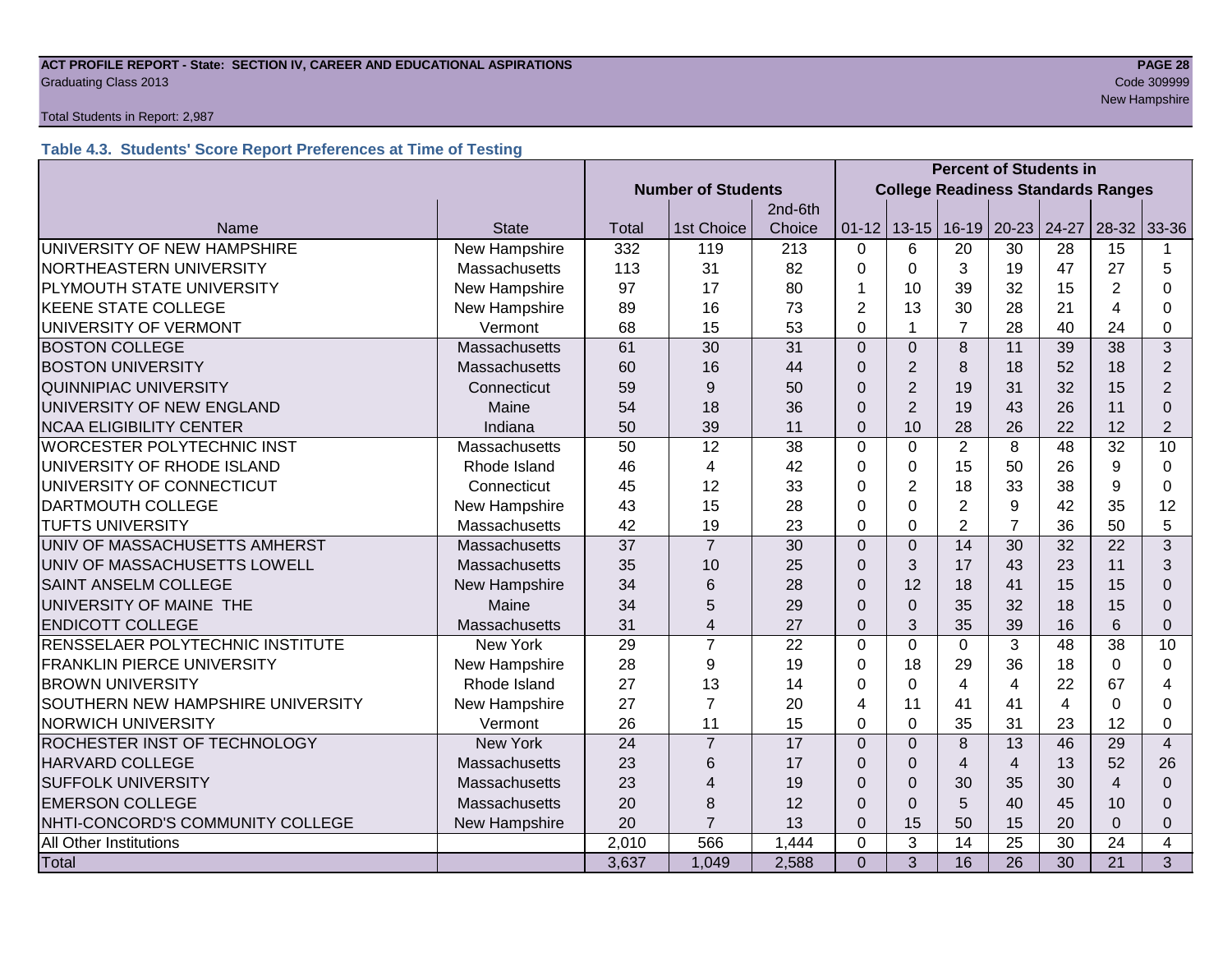## Section V Optional Writing Test Results

Beginning with the Graduating Class of 2013, all students whose scores are college reportable, both standard and extended time tests, are now included. Also beginning with the 2013 Graduating Class data, College Readiness Benchmarks for Reading and Science were updated to reflect the most recent college coursework research.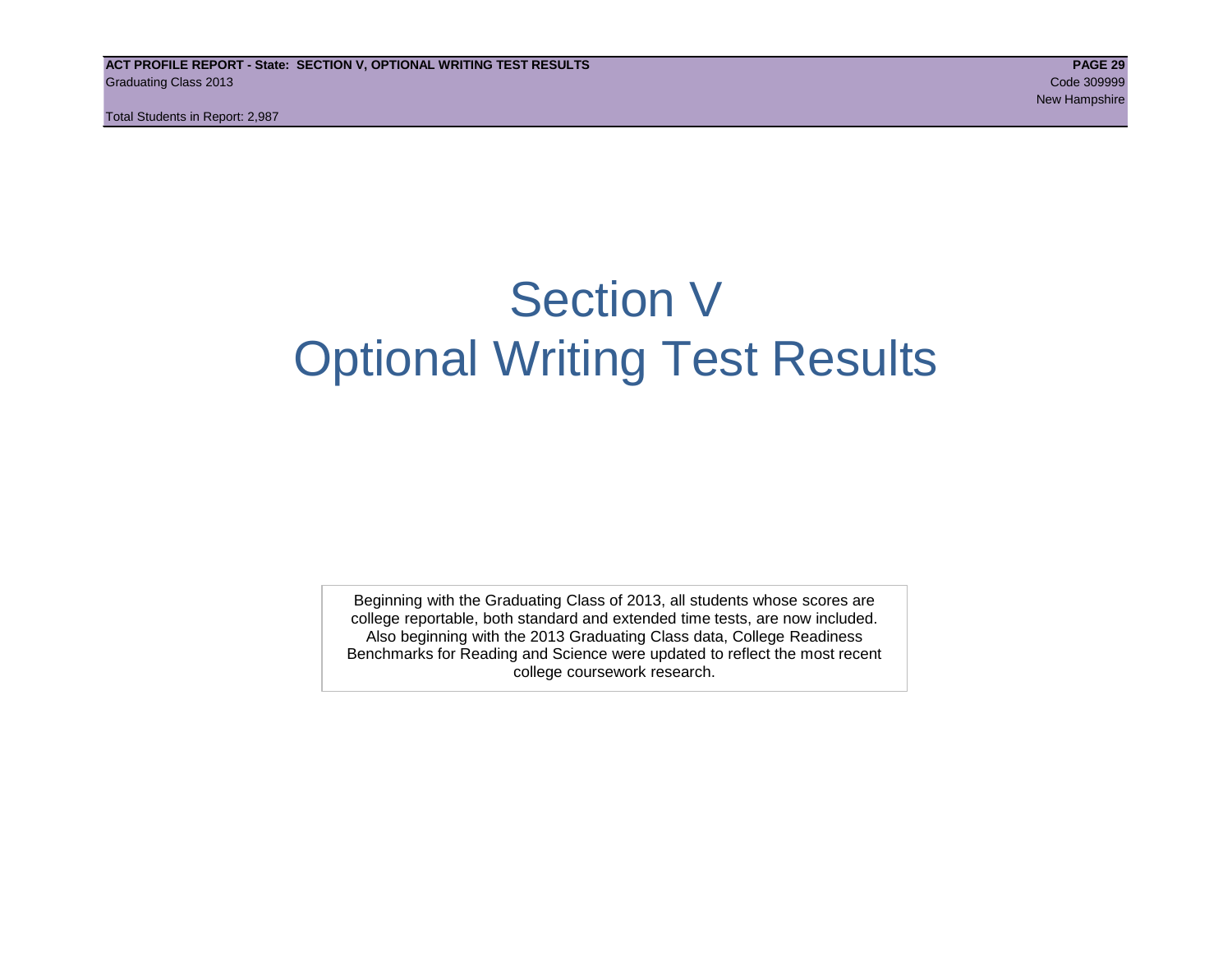## **ACT PROFILE REPORT - State: SECTION V, OPTIONAL WRITING TEST RESULTS PAGE 30** Graduating Class 2013 Code 309999

#### Total Students in Report: 2,987

New Hampshire

| Table 5.1. Average ACT English and Writing Scores by Race/Ethnicity and Gender for students who took ACT Writing |              |          |                           |                |              |                 |                                 |                 |  |  |
|------------------------------------------------------------------------------------------------------------------|--------------|----------|---------------------------|----------------|--------------|-----------------|---------------------------------|-----------------|--|--|
|                                                                                                                  |              |          | <b>Average ACT Scores</b> |                |              |                 |                                 |                 |  |  |
|                                                                                                                  |              | N        |                           | <b>English</b> |              | <b>Essay</b>    | <b>English/Writing Combined</b> |                 |  |  |
|                                                                                                                  | <b>State</b> | National | <b>State</b>              | National       | <b>State</b> | <b>National</b> | <b>State</b>                    | <b>National</b> |  |  |
| <b>All Students</b>                                                                                              | 2,589        | 942,769  | 23.9                      | 21.3           | 7.8          | 7.0             | 23.1                            | 20.5            |  |  |
| Black/African American                                                                                           | 56           | 114,751  | 22.0                      | 16.3           | 7.2          | 6.1             | 21.3                            | 16.0            |  |  |
| American Indian/Alaska Native                                                                                    | 5            | 6.031    | 25.4                      | 16.8           | 8.6          | 6.1             | 25.0                            | 16.4            |  |  |
| White                                                                                                            | 2,014        | 518.407  | 23.9                      | 22.9           | 7.8          | 7.2             | 23.1                            | 21.9            |  |  |
| Hispanic/Latino                                                                                                  | 94           | 151.504  | 23.9                      | 18.6           | 7.6          | 6.8             | 23.1                            | 18.3            |  |  |
| Asian                                                                                                            | 146          | 54,580   | 23.2                      | 23.5           | 7.8          | 7.6             | 22.7                            | 22.7            |  |  |
| Native Hawaiian/Other Pac. Isl.                                                                                  |              | 2,812    | 21.5                      | 19.5           | 7.5          | 6.9             | 21.0                            | 19.2            |  |  |
| Two or more races                                                                                                | 63           | 35,355   | 25.1                      | 21.5           | 7.8          | 7.0             | 24.0                            | 20.6            |  |  |
| Prefer not/No Response                                                                                           | 209          | 59,329   | 24.6                      | 21.8           | 7.8          | 7.1             | 23.7                            | 20.9            |  |  |
| Males                                                                                                            | 1,162        | 423,104  | 23.1                      | 21.0           | 7.5          | 6.7             | 22.4                            | 20.1            |  |  |
| Females                                                                                                          | 1,425        | 513.945  | 24.5                      | 21.6           | 7.9          | 7.2             | 23.8                            | 20.9            |  |  |
| Missing                                                                                                          | 2            | 5,720    | 22.0                      | 16.6           | 7.0          | 6.3             | 21.0                            | 16.5            |  |  |